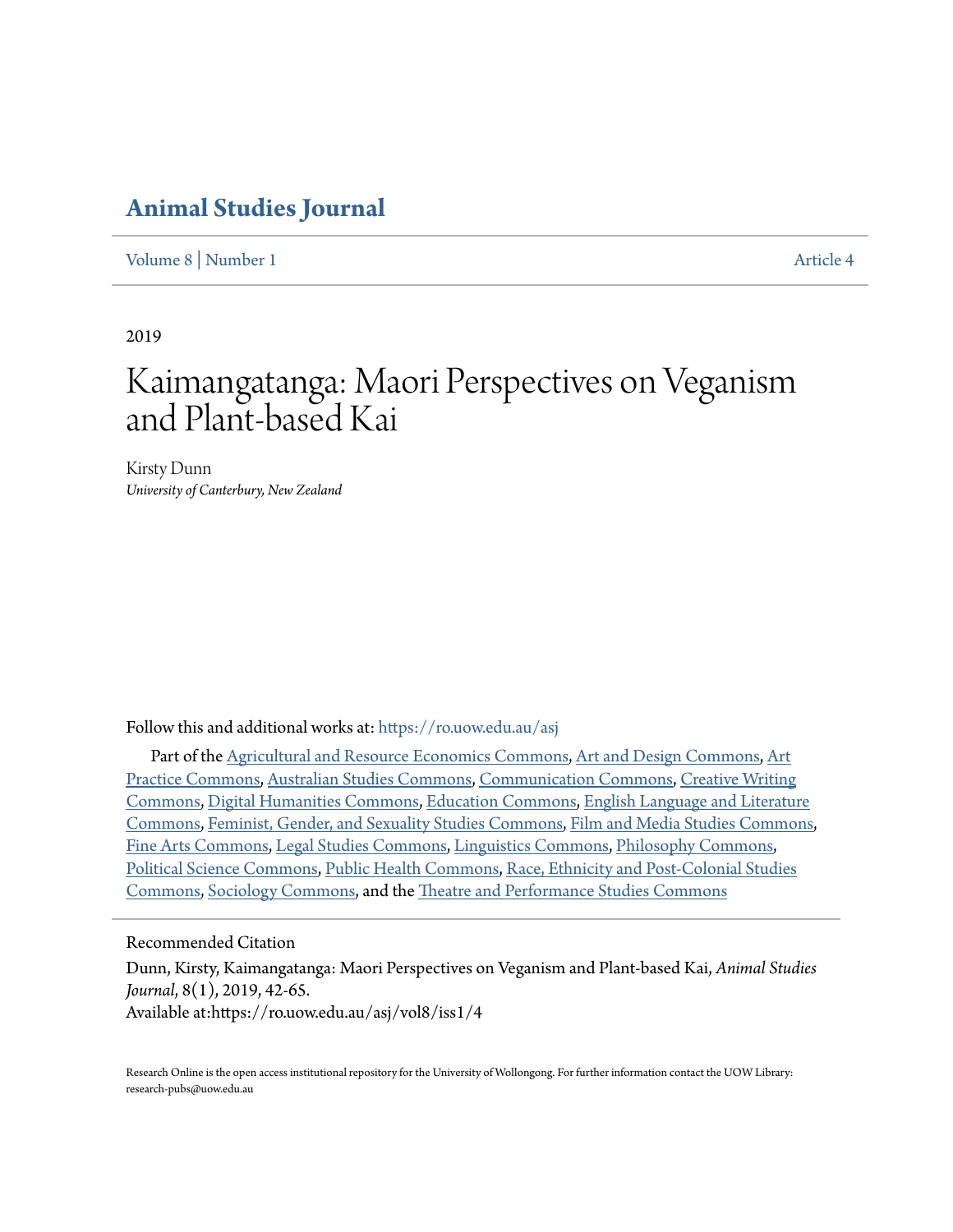## Kaimangatanga: Maori Perspectives on Veganism and Plant-based Kai

#### **Abstract**

In this paper – drawing from a range of food blogs and social media pages – I consider both the ways in which Māori writers discuss some of the barriers and cultural conflicts experienced within the realm of vegan ethics, as well as their perspectives on various facets of Te Ao Māori (the Māori world) such as kaitiakitanga (guardianship), hauora (holistic health and wellbeing), and rangatiratanga (sovereignty) which have influenced their attitudes and approaches towards veganism and plant-based diets. I argue that these diverse perspectives provide a valuable means of analysing and critiquing both the dominant ethics and attitudes which perpetuate the exploitation of non-human animals in contemporary Western society, as well as the barriers and challenges that exist within the mainstream vegan movement.

#### **Keywords**

Veganism, Te Ao Māori, Indigenous veganism, food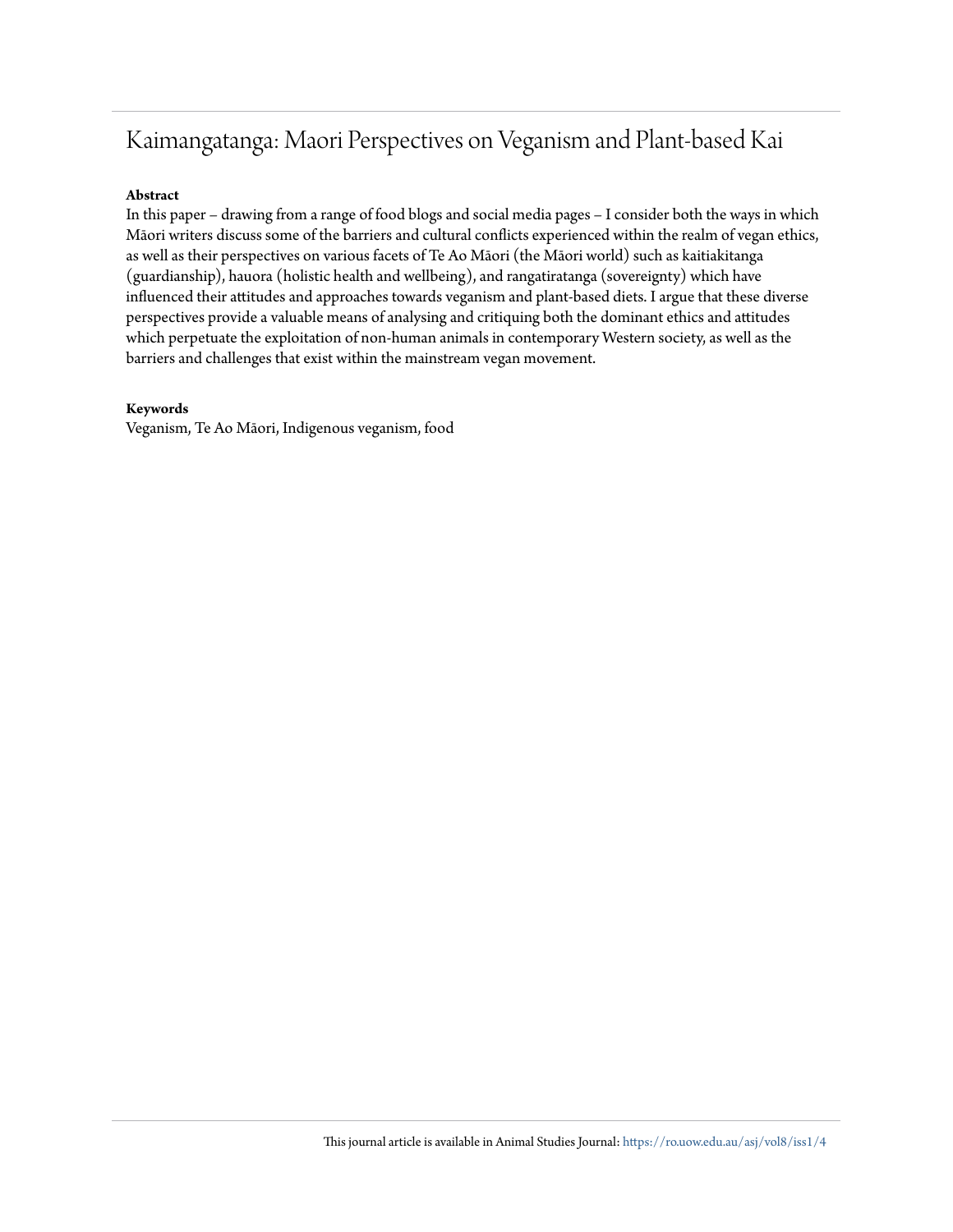# *Kaimangatanga: Maori Perspectives on Veganism and Plant-based Kai -*

**Kirsty Dunn Te Aupōuri, Te Rarawa University of Canterbury**

**Abstract:** In this paper – drawing from a range of food blogs and social media pages – I consider both the ways in which Māori writers discuss some of the barriers and cultural conflicts experienced within the realm of vegan ethics, as well as their perspectives on various facets of Te Ao Māori (the Māori world) such as kaitiakitanga (guardianship), hauora (holistic health and wellbeing), and rangatiratanga (sovereignty) which have influenced their attitudes and approaches towards veganism and plant-based diets. I argue that these diverse perspectives provide a valuable means of analysing and critiquing both the dominant ethics and attitudes which perpetuate the exploitation of non-human animals in contemporary Western society, as well as the barriers and challenges that exist within the mainstream vegan movement.

**Keywords**: Veganism; Te Ao Māori; Indigenous veganism; food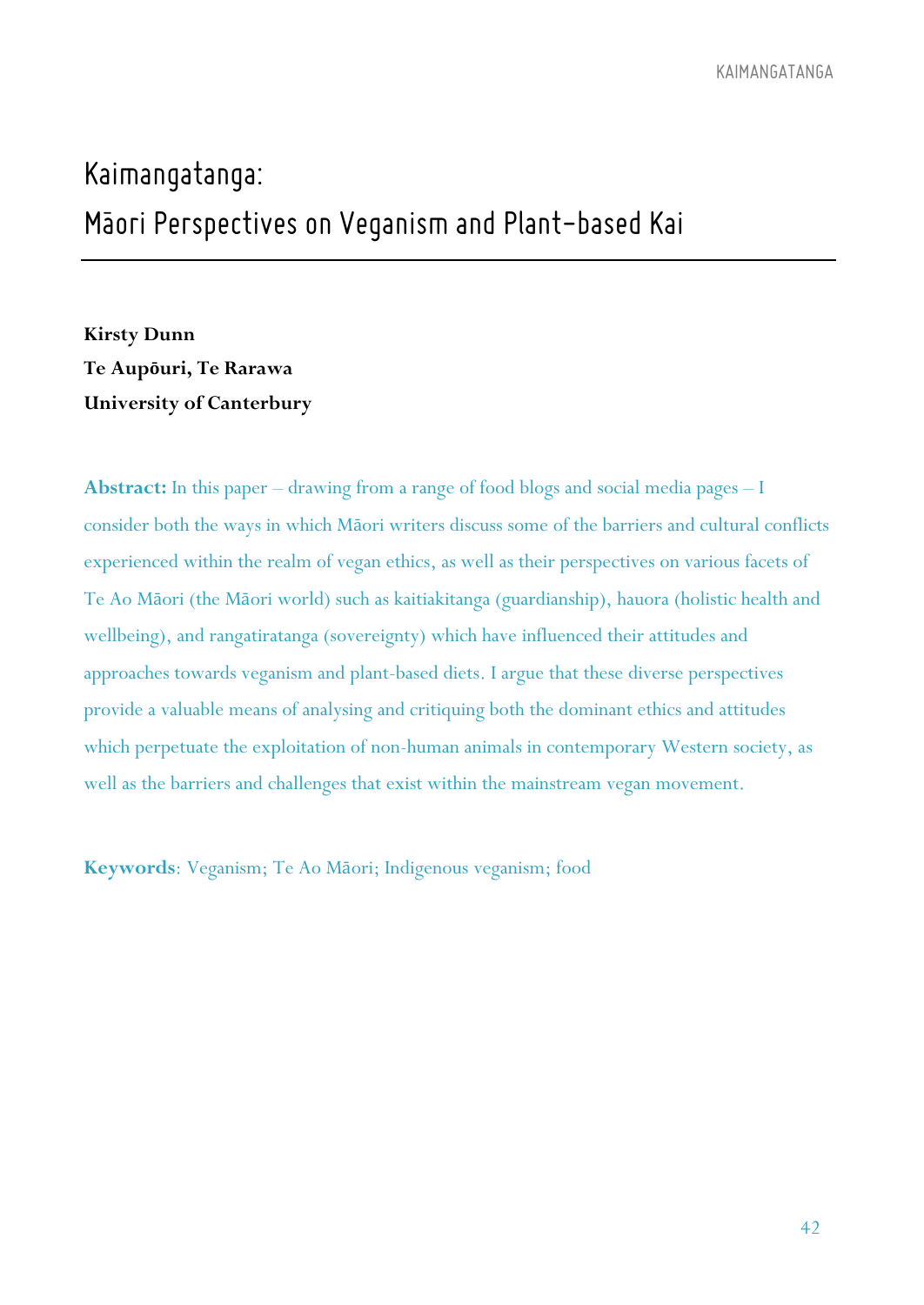When veganism is constructed as white, Aboriginal people who eschew the use of animal products are depicted as sacrificing our cultural authenticity. This presents a challenge for those of us who view our veganism as ethically, spiritually and culturally compatible with our indigeneity.

Margaret Robinson

He aha te kai a te rangatira? He kōrero, he kōrero, he kōrero.<sup>1</sup>

What is the food of a leader? It is discussion, it is dialogue, it is conversation.

Green paddocks line the dusty gravel road up to Taiao Marae in the settlement of Pawarenga, Te Tai Tokerau (Northland).<sup>2</sup> The complex sits at the quiet edge of the Whangape Harbour, near the place where the Rotokakahi and Awaroa rivers meet the sea. The maunga (mountain) for which Taiao is named, Taiao Makora, rises up behind it, while the urupa, the resting place of our tūpuna (ancestors), also lies in the background. This is the meeting place of the hapū I belong to, Te Uri o Tai.<sup>3</sup> This is where we come together to farewell our dead, where we congregate to celebrate, where we hold hui (meetings) and educational forums. And whilst each hapū has its own processes, and each group of the people who care for and maintain the marae has its own customs and practices, one thing is common in marae throughout Aotearoa, New Zealand: a vital setting for discussing, remembering, and celebrating, is the wharekai – the dining hall.<sup>4</sup>

Much of what I have learned about Te Ao Māori (the Māori world) <sup>5</sup> and experienced in my whānau (family), is centred around the gathering, preparation, and sharing of kai (food). A vital concept in Te Ao Māori is the principal of manaakitanga – which is roughly translated as the value of reciprocal hospitality: this encompasses care, support, and regard for the wellbeing of others and is often enacted in the provision and sharing of kai, often in the form of a hākari or ritual feast (Mead 360).<sup>6</sup> In ensuring manuhiri (visitors) have an abundance of food, much of which has been sourced locally, sustenance is provided for the body, mind, and spirit. Sharing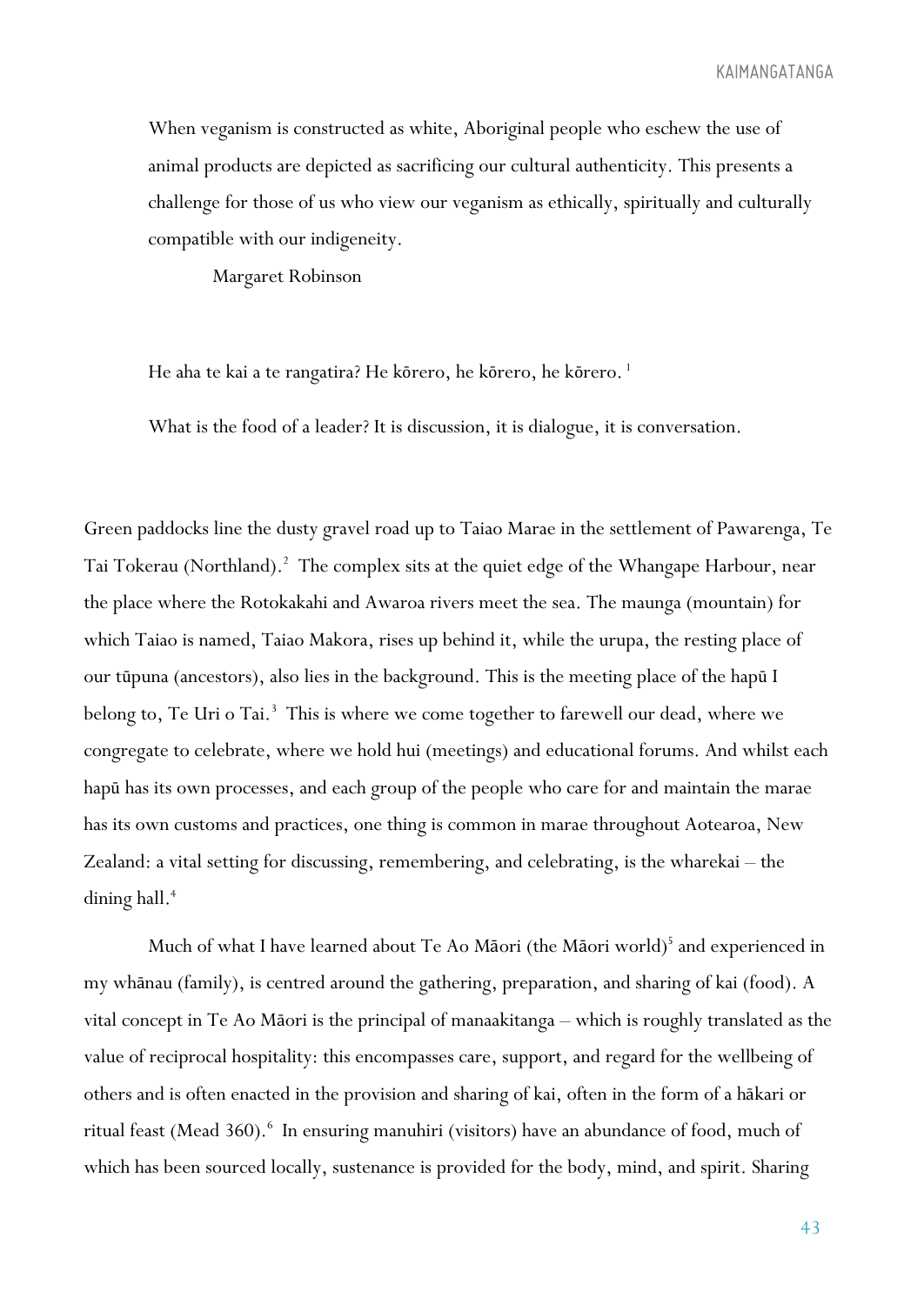kai also affords whānau, hapū, iwi, manuhiri and communities the chance to build and maintain relationships; kai and kōrero (food and discussion) go hand in hand. This is but one of the many reasons why the careful and thoughful provision of food is an important and significant aspect of Te Ao Māori.7

For me, our marae is not only the site that both represents and reinforces our genealogical bonds to each other and the whenua (land) on which we gather, it is also an intersection. This is the place where the customary meets the colonial: the gathering of kaimoana (food from the sea) and foraging for plants and maintaining māra (gardens) as our ancestors did meets colonial influences embedded in the the farming of introduced species; those green paddocks on either side of the road contain cattle, sheep, pigs, chickens and horses. It is the meeting of people connected by whakapapa (genealogy), $\delta$  who each bring with them their own ideas about kai: those who live in the area, who tend to the ahi kā to keep the home fires burning and maintain the practices of our ancestors, and those who live elsewhere, in urban areas, in other parts of Aotearoa and further afield.<sup>9</sup> This is also the place where my views about veganism and plant-based kai and ethics intersect with those customary food-related practices and the animal-derived kai that features on the marae menu.

As a wahine Māori (Māori woman) with whakapapa connections to Te Rarawa and Te Aupōuri iwi; as a Pākehā with Irish, Scottish, and English ancestry; and as a postgraduate student with interests in Māori and Indigenous literatures and critical animal studies, I was inspired to consider more deeply how the different facets of my identity, experience, and academic research related to, were informed by, and conflicted with each other. I wanted to find if there was a place for veganism within my Māoritanga (my understandings and experiences of Māori culture and ways of life) or a place for my Māoritanga within veganism. So I began, as is demonstrative of my generation perhaps, with a Google search:

#### 'Māori vegan'

and what I found was surprising, challenging, informative, and inspiring. Against a backdrop of reality television cooking shows which saturate prime time television, food blogs promoting an array of different diets and ideas regarding health and nutrition, and culinary-related blogs,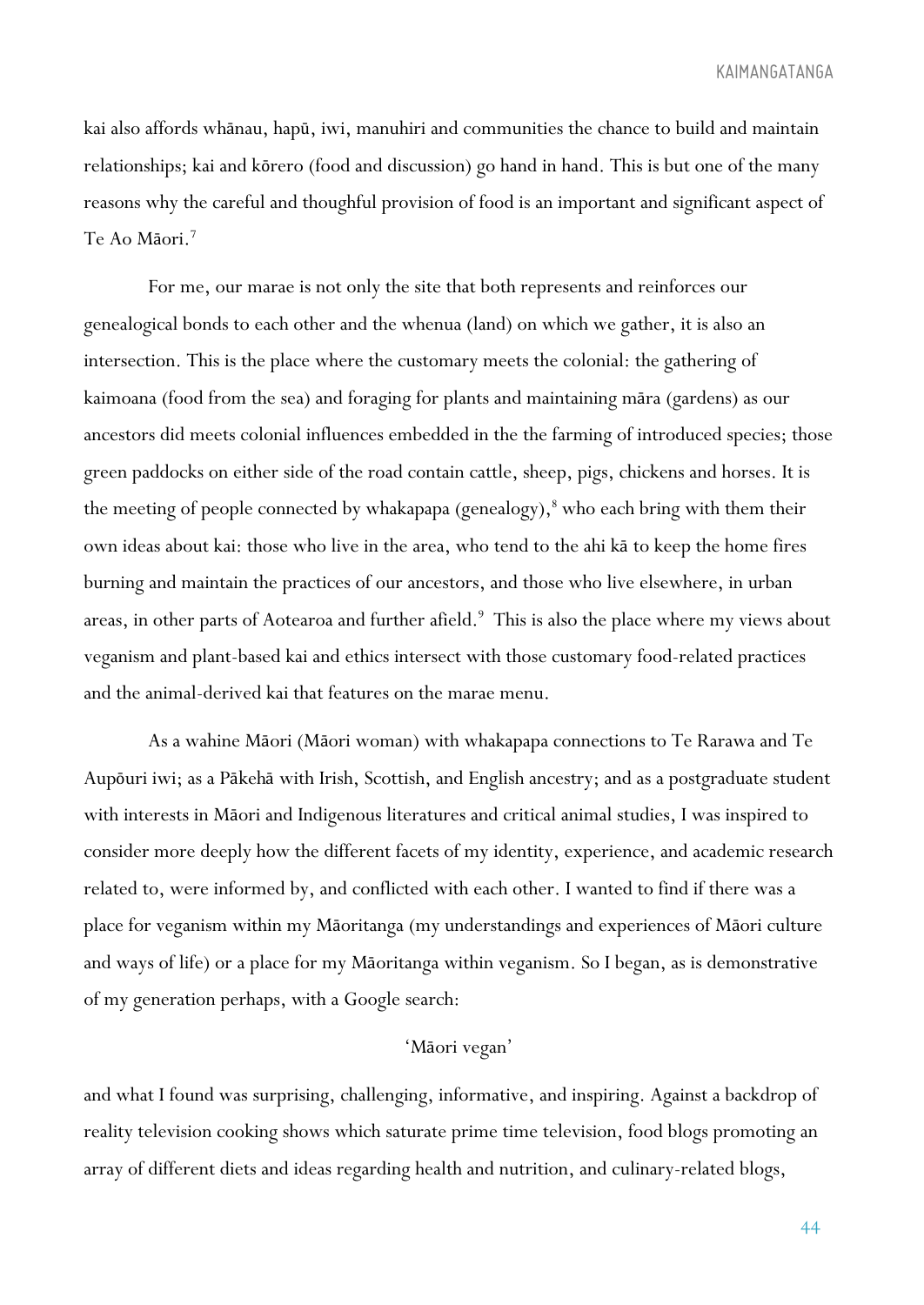websites and social media accounts sharing everything from café and restaurant fare to homegrown produce to meal plans and product-reviews, Māori authors have utilised online spaces to discuss and promote their personal food ethics. In these spaces, kōrero is generated, whakaaro (thoughts and ideas) are shared, tautoko (support) is provided, recipes are exchanged, and the influences that Māori values, concepts, narratives, and experiences have on approaches to kai are discussed in various ways. This article is an exploration of some online material by Māori authors and how these writers engage with various principles and concepts in the formulation of their own food ethics, and in particular, the ways in which some of these writers draw on the values of kaitiakitanga (guardianship, stewardship, and caretaking), hauora (holistic health and wellbeing) and rangatiratanga (self determination. sovereignty, and leadership) to support their veganism, plant-based lifestyles, 'harm-free' approaches to kai and consumerism, and 'kaimangatanga'. 10

#### *Indigenous Vegan?**Barriers and Challenges*

The point at which Māori practices, worldviews, and values intersect with vegan ethics, might, at a cursory glance, appear to be a site of conflict – a problematic meeting of two vastly different worlds: one in which the provision and consumption of food derived from various animal species is significant, and another, in which such practices are avoided and often vehemently opposed. This perceived incompatibility between Te Ao Māori or (more broadly) indigeneity and veganism is due, in part, to the often narrow scope of vegan praxis as well as various constructions of cultural authenticity and Indigenous validity. These factors have created a number of significant barriers to the acceptance and promotion of Indigenous veganisms: these include notions of cultural failure, ideas about and attitudes towards class and privilege, the inaccessibility of various plant-based food items, the exclusivity of vegan-centred spaces (both physical and virtual), and the existence of Indigenous practices and narratives which involve or depict the death and use of numerous animal species (Robinson 189-194).<sup>11</sup>

The perception that an Indigenous person's choice to adopt a vegan diet might be a 'cultural failure' or an act of cultural treason, stems from the common association of veganism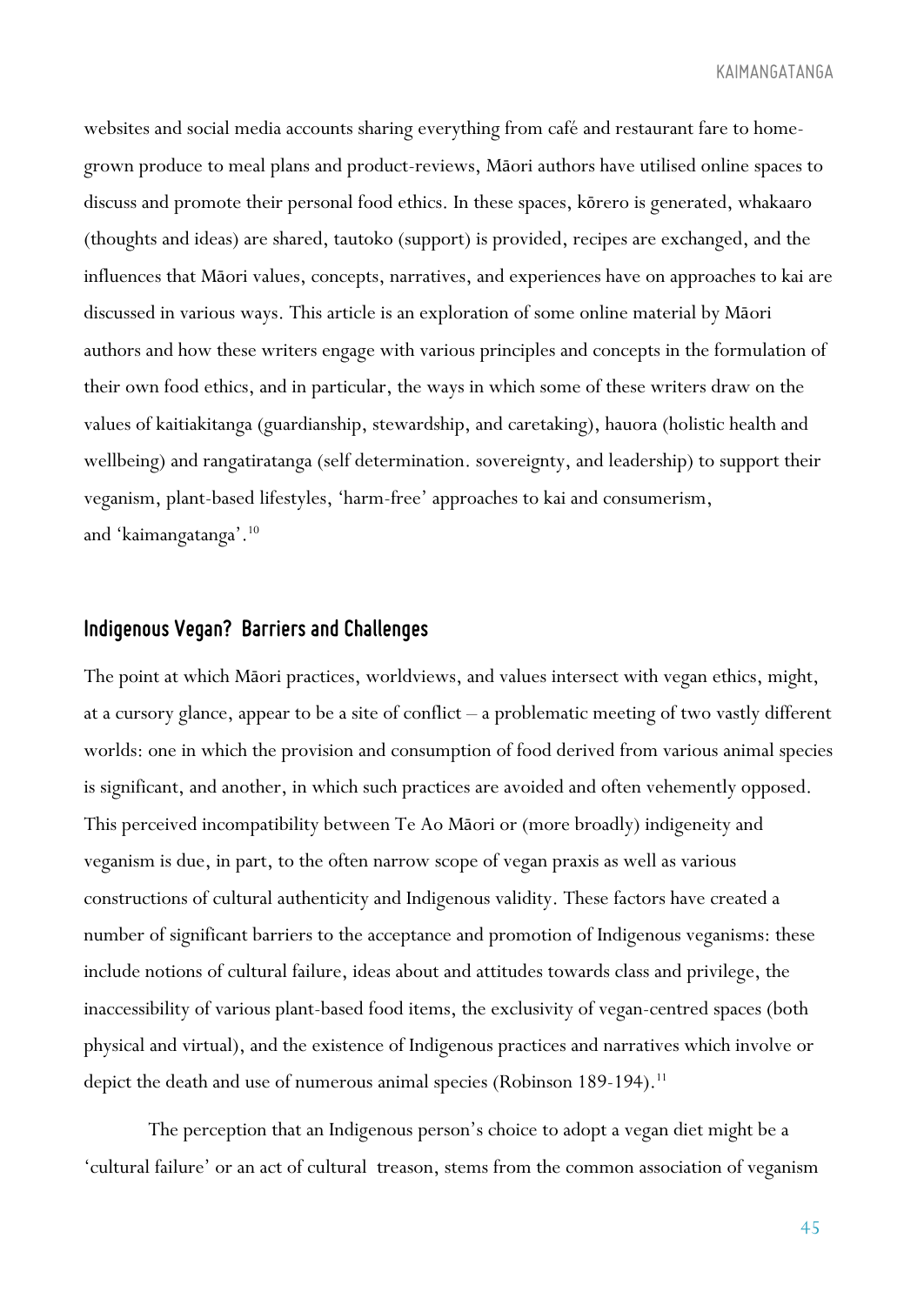with 'whiteness' – a point articulated in the statement by Mi'kmaq scholar Margaret Robinson which introduced this article. A primary reason for this association is that mainstream vegan activism and vegan-related publications rarely include or refer to 'differing socio-historically *racialized* epistemologies amongst the white middle class status quo and the collectivity of other racial groups' including Indigenous peoples (Harper 13, original emphasis). In other words, dominant or mainstream vegan rhetoric assumes a 'universalized experience' of power, autonomy, and social space and therefore systems of 'interlocking oppressions' including racism are often ignored (Harper 8, 22). 'The refusal of the vegan majority to acknowledge how these oppressions work and how they affect other communities', writes Julia Feliz Brueck, 'continues to sustain nonhuman oppression and in turn, inaccessibilty of the vegan movement itself' (11). It is due to these omissions and refusals that Indigenous people may feel excluded from or unwelcome at the vegan table. In terms of Māori in particular, this connection between veganism and whiteness presents a significant challenge; for many, cultural practices relating to food are some of the primary ways in which we engage with our Māoritanga. Due to the continuing ramifications of colonisation which include the loss of interests in land and resources and the consequential negative impacts on customary practices, as well as the suppression of te reo Māori (the Māori language), $12$  for a large proportion of the Māori population, practices relating to food are key ways in which we can assert ourselves as Māori; kai-related customs provide an avenue for us to foster our relationships with each other and the environment, and aid in the dissemination of mātauranga Māori.<sup>13</sup> If these relationships are then problematized by the imposition of Western-centric vegan ethics which fail to acknowledge the consequences of colonisation and do not make room for Māori experiences, perspectives, values, and knowledges, then there may very well be both personal feelings of cultural denial or ineptitude as well as suggestions of cultural failure directed at those who choose not to consume animals.

In addition, veganism is often construed as a result of class privilege: as Robinson writes, some claim that a vegan diet is 'an indulgence since the poor (among whom Aboriginal people are disproportionately represented) must eat whatever is available, and cannot afford to be so picky' (190). However, Robinson also notes that arguments of this kind might assume that highly processed, boutique, or specialty products make up a large proportion of a vegan diet.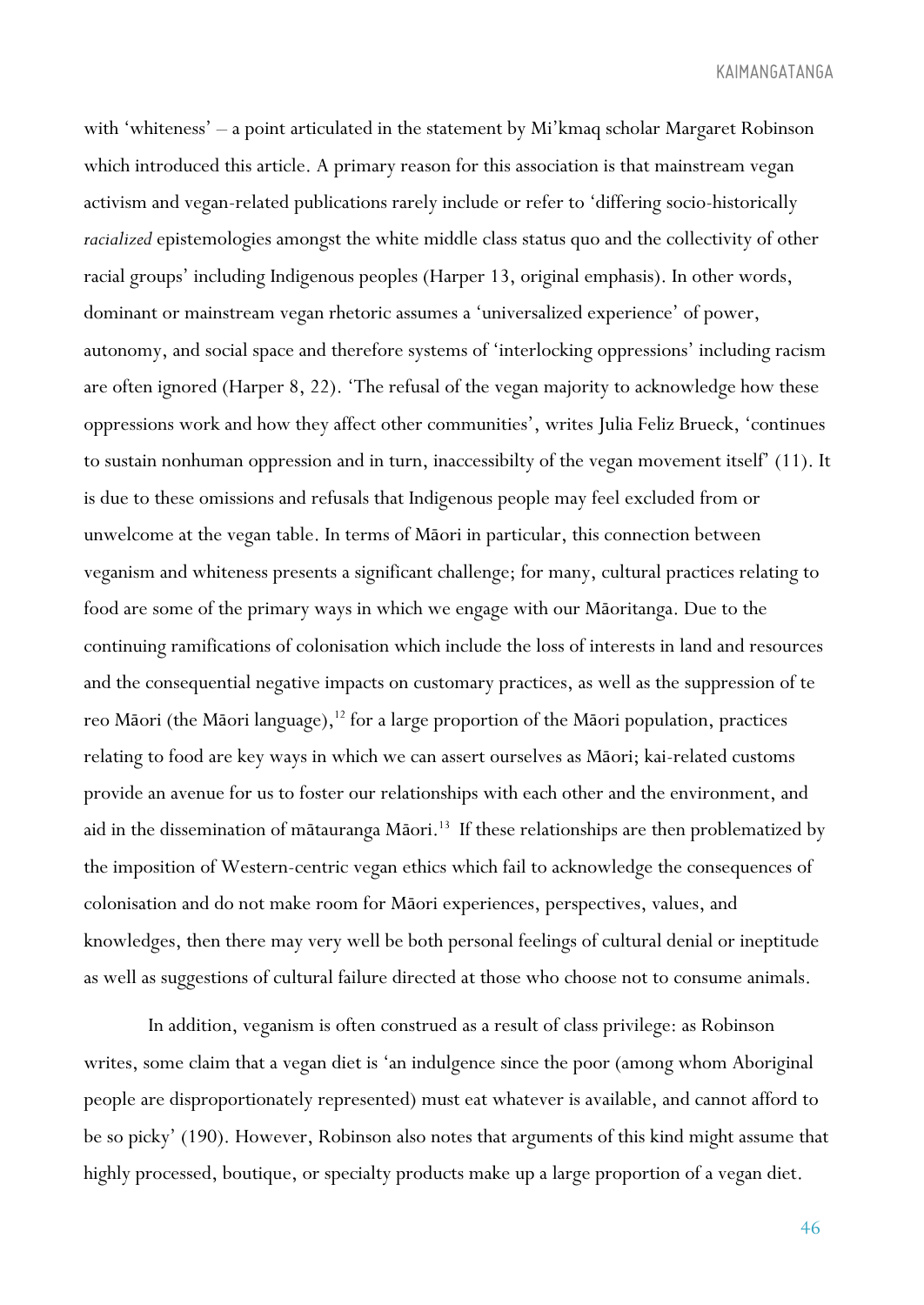Whilst this may be true for some, it is by no means applicable across the broad vegan population. This position also omits the significant environmental costs of meat production and consumption, particularly with regards to Western industralized animal agriculture.14 The ways in which human and non-human animal welfare are related or entangled in this industrialized system are also sidelined in arguments of this kind.<sup>15</sup> It must be noted, however, that the limited access to and the non-affordability of foods such as fresh fruits and vegetables as well as issues concerning land ownership and the barriers to cultivating household and communal gardens or accessing traditional crops are ongoing challenges (amongst others) that many Indigenous people face. Veganism might indeed have come to be viewed as an exclusive or privileged choice for these structural reasons.

Difficulties also arise when attempts are made to construct veganism as an ethic that aligns with Indigenous customary practices and traditional narratives (Robinson 191). In Te Ao Māori, there are numerous references to various animal species – including different manu (birds), ika (fish), mātaitai (shellfish and other foods obtained from the sea) as precious sources of food and resources within pūrākau and other narrative forms;16and the means by which humans came to be able to utilise these species for kai and materials, are described in our origin narratives – our whakapapa.<sup>17</sup> The continued collection and management of many of these food sources is seen as one means by which kaitiakitanga (guardianship and care) of lands and natural resources is asserted and maintained. In addition, taonga (treasured objects) created from animal materials such as kahu puhuruhuru (feather cloaks), and tools and body adornments created from animal bone carry with them narratives, histories, and knowledges which have often been passed down through generations. Veganism might therefore appear to be incompatible with these narratives and practices. However, embedded within these pūrākau are 'epistemological constructs, cultural codes, and worldviews that are fundamental to our identity as Māori' (Lee 1). These narratives contain whakapapa or layers of genealogical information, which explain how all things in the world are related – animate, inanimate, human, and non-human. In this way, whilst customary knowledge and practices do refer to and involve the death and use of other animals, these knowledges and practices are also imbued with reminders of the ways in which we are related to one another: whakapapa mitigates the reduction of these narratives to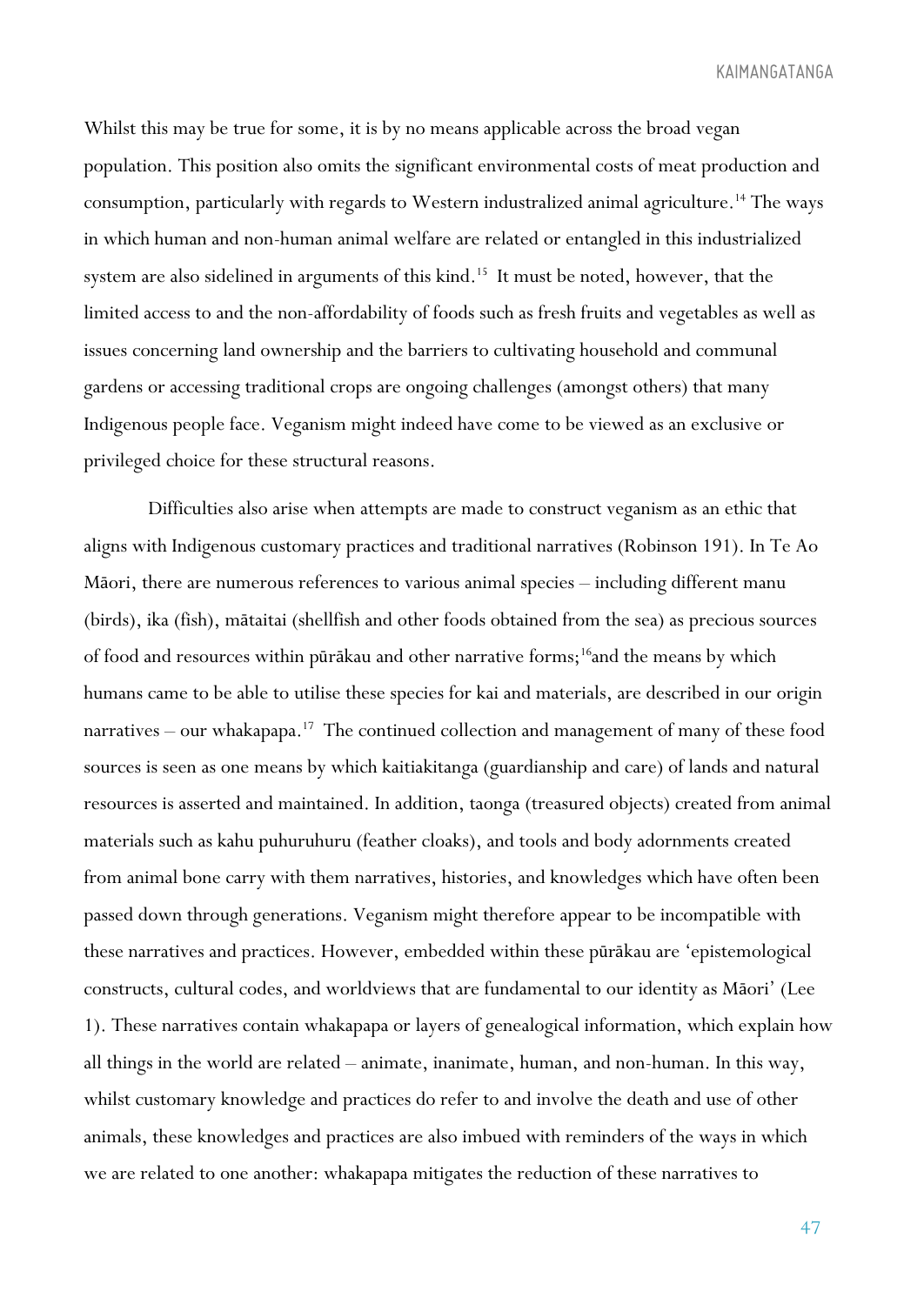simplistic exemplars of meat consumption and animal exploitation. In light of our whakapapa, our connectedness, there is scope for conceptualising our relationships with other animals, the environments in which we share, and the wider world in nuanced and complex ways. As Robinson writes with regards to the legends of the Mi'kmaq peoples, when animals are depicted as 'siblings to humanity' this offers 'an alternative to the colonial stewardship/domination model of human-animal relations' (189); a similar statement can be made with regards to Māori conceptualizations of human-animal relations. In this way, Māori narratives and knowledges and the practices associated with them, can problematise Western hierarchical notions of the dominant human subject over the passive animal object through their acknowledgement of our genealogical connections. Kaimangatanga is but one example of an ethical framework that might result from this worldview.18

Finally, the perception of veganism as an extreme departure or 'alien' diet which seeks to subsume or eradicate unique and celebrated food cultures is also a significant barrier to the acceptance and promotion of Indigenous veganisms. Again, Robinson provides a valid rebuttal to challenges of this kind with her reminder that 'the eating habits of Aboriginal people have already been colonized' (170) – the negative consequences of which have been well documented. In Aotearoa, for example, as a result of the colonial agenda, land dispossession and diminished access to mahinga kai sites (food-gathering and cultivation areas) and nutritious, 'culturally appropriate,' and sustainably produced kai has had adverse health outcomes for many Māori (Shirley 58). Land dispossession and European influences caused significant changes in the diets of many Māori, and a clear link between land dispossession and health-related death rates has been identified (Durie, 1998). Later, the introduction and proliferation of European methods of intensive farming of introduced species such as pigs, sheep, and cattle were also partly responsible for the drastic reduction in employment opportunities for tangata whenua and were catalysts for the movement of many from their iwi, hapū and whānau lands into cities (Waitangi Tribunal, 2004). Urban living also prompted further changes in diets and a 'new reliance' on fast food outlets and supermarkets have created further issues for Māori health (Shirley 59).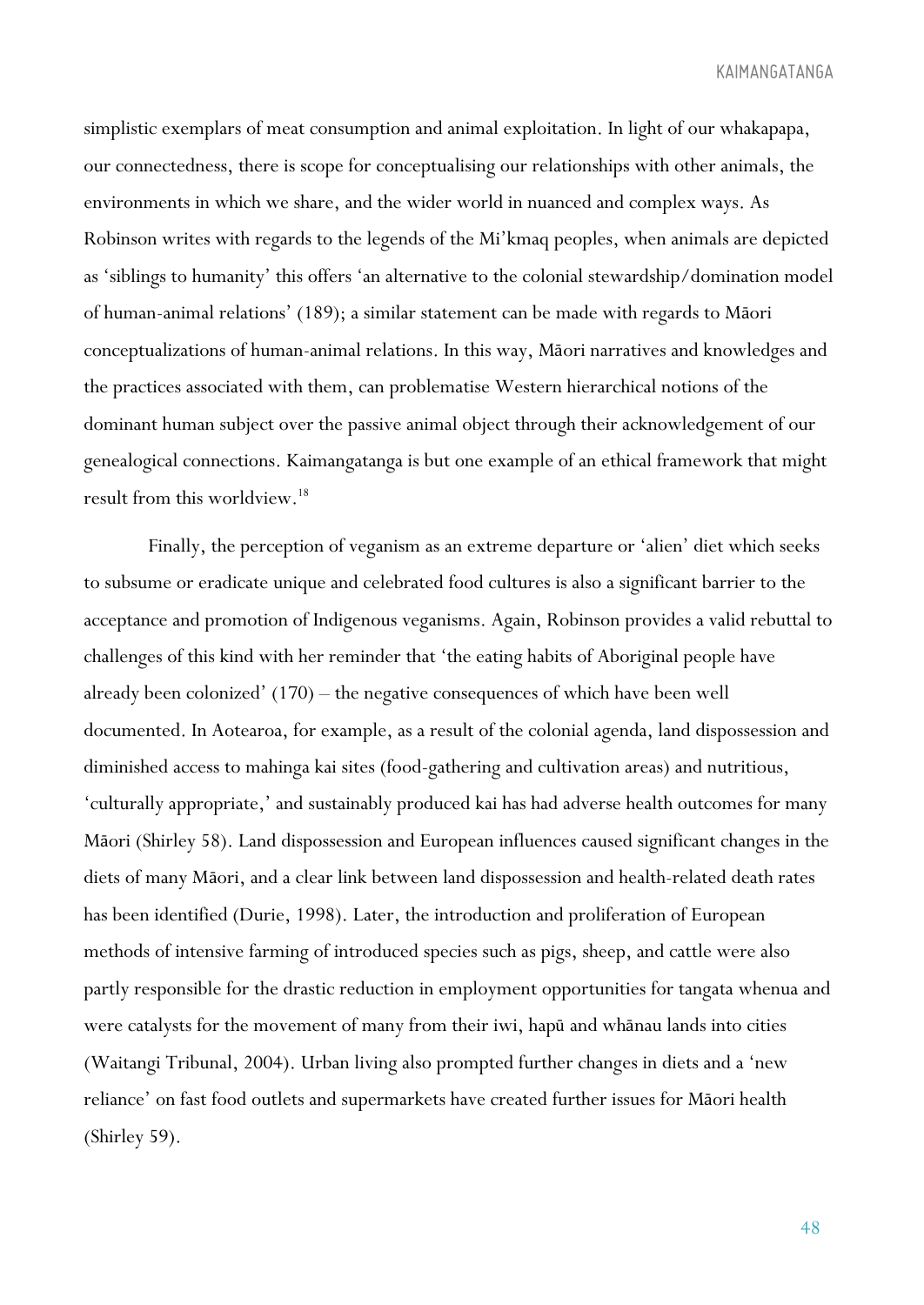Numerous Māori-led community, iwi, hapū, whānau, and marae-based initiatives, social networks, culinary enterprises, and research projects in various educational institutions are already underway in Aotearoa which aim to continue and revitalise food-related practices, gather and share knowledge regarding the sustainable use of endemic plant and animal species, promote home and/or community grown produce, and incorporate healthy food options in homes, marae, communities, schools and other organisations around the country.<sup>19</sup> These initiatives cover rural, urban, community, public and domestic spaces. Despite the variety of kaupapa espoused by these initiaves and movements, some common threads are identifiable: namely, the celebration of distinctly Māori ways of knowing, understanding and relating to the world. Concepts already mentioned such as manaakitanga (reciprocal hospitality), kaitiakitanga (environmental stewardship), and whakapapa (genealogical knowledge and kinship), as well as hauora (holistic health and wellbeing) and tino rangatiratanga (self determination and absolute sovereignty) form the foundations for the promotion of holistically healthy, environmentally sustainable, and in many ways, decolonial diets.<sup>20</sup>

It is within this wider movement, that 'kaimangatanga' or 'veganism', and other plantbased lifestyles and ethics, have been described, discussed, and promoted in different ways.<sup>21</sup> Tūrangawaewae Marae in Ngāruawāhia, for example, recently opted to include vegan options for visitors in order to help 'shift the eating habits of Māori' ('Scrambled Tofu Burritos', 2018); and in the same year, Waimirirangi Koopu-Stone (Ngātiwai, Tainui, Te Whānau-ā-Apanui, Te Arawa) and Tamoko-O-Te-Rangi Ormsby (Ngāti Maniapoto, Ngāi Te Rangi) launched the 'Pipiri ki a Papatūānuku'(June for the Earth) initiative to encourage people to consume more 'earth-consciously' by reducing plastic use, reycling and reusing items, and adopting dairy-free, meat-free, and 'tūkino-free' ('harm' free, non-industrial and non-intensive) kai options.<sup>22</sup> Further examples of these kinds of whakaaro (ideas) and kōrero (dialogue and discussion) can be found in the online arena on websites, blogs, and social media.<sup>23</sup>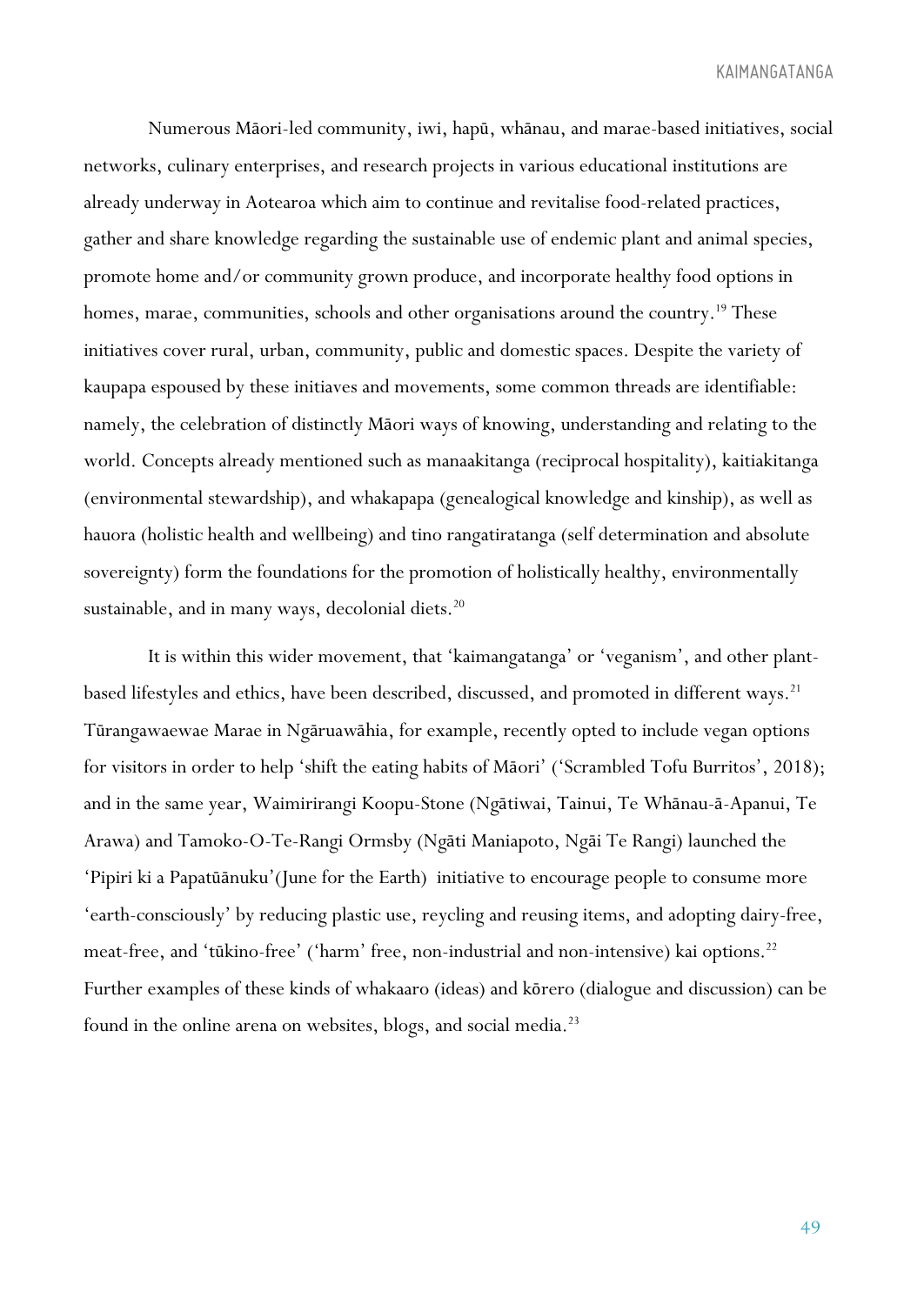### *Being Maori and vegan: the role of Maori values inveganethics - -*

That there is a dissonance between Te Ao Māori and veganism, or perhaps more accurately, a *perceived* dissonance between Te Ao Māori and veganism, is addressed by the majority of the authors in their respective online media: many of their statements in this regard align with the barriers to indigenous veganisms mentioned previously. Whilst these authors acknowledge the ways in which veganism contrasts with customary practices, they also explain that Māori values and principles nevertheless help to form the foundation for their vegan ethics.

Jon Pawson (Ngāti Porou), for example, in his podcast regarding veganism and ethnicity, notes that one factor which makes it seem difficult to reconcile his veganism with his 'taha Māori' or 'Māori side', is that many of the 'traditional foodstuffs' of his ancestors were derived from animals. He refers to kererū (wood pigeon), tītī (muttonbird) and kaimoana (food from the sea), as well as artforms such as whakairo (carving) in whale bone, or in more recent times, cattle bone. These traditions, however, do not prevent him from drawing on the numerous 'ways of relating to the world' passed down from his ancestors to inform his vegan ethics.

Te Rata Hikairo (Ngāpuhi, Ngāti Maru, Ngāti Whātua, Ngāti Tai), founder of Corned Buffet – a vegan and vegetarian-themed Facebook page aimed at Māori and Polynesian audiences, makes a similar acknowledgement of 'traditional' practices. In his blog entry 'Māori and Vegan' (an interview-style post with journalist Amy Whiting) he states: 'there is no denying that birds and fish are an integral part of the traditional Māori diet' though, like Pawson, he does not entertain the notion that his Māoritanga and veganism are therefore incompatible, and he mentions the prominence of plant foods in the diets of his ancestors also. When asked how he would respond to the suggestion that one cannot be a vegan and Māori, he states: 'I'd completely disagree and say "actually if one wants to preserve our culture, our resources, our whenua (land), our atua, our fish, our birds, our hauora (health) and our whānau (family) as Māori our only option is to be vegan"'; 'we can take guidance from our culture', he contends, before describing how specific principles within Te Ao Māori (such as kaitiakitanga) inform his own vegan ethics. He also notes that his whānau, whom he lives with and cooks for often, is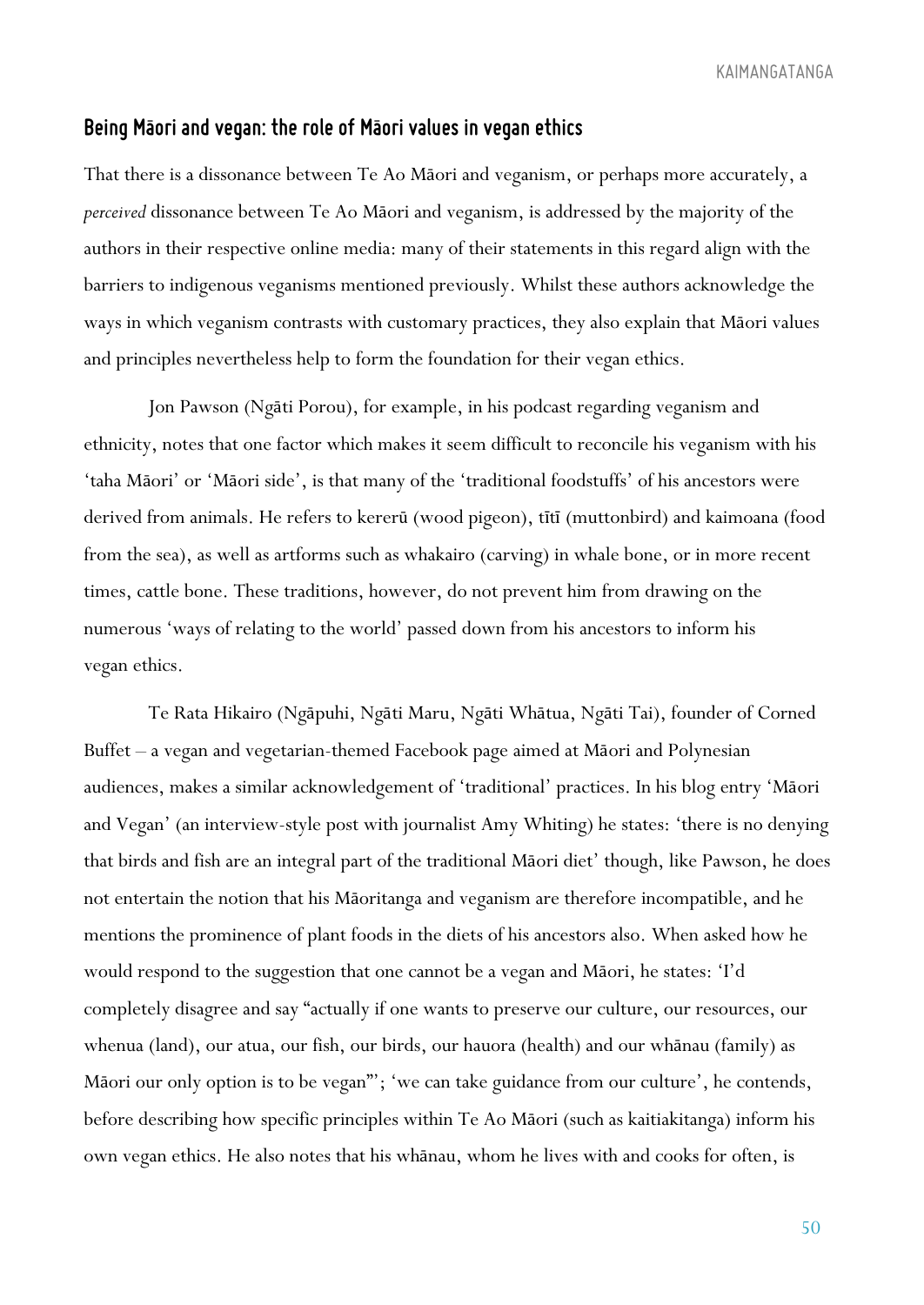supportive of his lifestyle; he writes: 'my whānau appreciate that I eat a plant-based diet [...] and enjoy eating plant-based food with me.'

Other authors simply note that identifying as Māori and vegan might seem a deviation from the cultural 'norm'. April-Tui Buckley in an essay published on vegan website *Ecorazzi*, acknowledges that crediting her Māori culture and childhood upbringing on a farm for her current vegan views might seem a 'very weird' thing to do after stating earlier on that 'by no means is the Māori culture vegan.' However, in a similar vein to the other authors, Buckley does not regard this apparent conflict as reason enough to consider her Māoritanga and veganism as separate facets of her identity. 'My culture also played its role in how I live as a vegan today,' she writes; 'Māori culture is steeped in respect for the land the sea, the plants the people alive or dead. I believe I took lessons [...] from my people and extended it to include animals.'

Raniera Rewiri (Te Whakatōhea, Te Arawa, Tūhoe, Ngāpuhi) author of vegan guide book *Tupuānuku* and known to a large following on social media as The Plant-based Māori, also mentions the apparent dissonance between being Māori and being vegan. During an interview on his vegan market stalls and aspirations to open a vegan cafe in Whakatane, Rewiri states that his being a male Māori vegan is a 'shock to a lot of people'; he explains that he chose the name 'Tupuānuku' for his publication and small business enterprise as a means by which people could connect to his plant-based kaupapa, and so that other Māori might feel 'accepted into this lifestyle'; 'Tupuānuku' is one of the nine stars in the Matariki constellation, the rising of which occurs during the middle of the European calendar, and signifies the beginning of a new year in Te Ao Māori; this star relate specifically to kai that is grown in the ground.

Rewiri also utilises te reo Māori throughout *Tupuānuku;* the mihi (acknowledgements) and chapter headings are provided in English and Māori and a glossary of Māori terms including 'whakapapa', whānau', and 'hauora' is also included. These examples demonstrate that Te Ao Māori need not be considered as a direct contrast to veganism: rather various aspects can be drawn upon to inform one's vegan ethics. Various threads can also be woven in to form the fabric of a distinct 'Māori veganism' or kaimangatanga, and these threads allow others with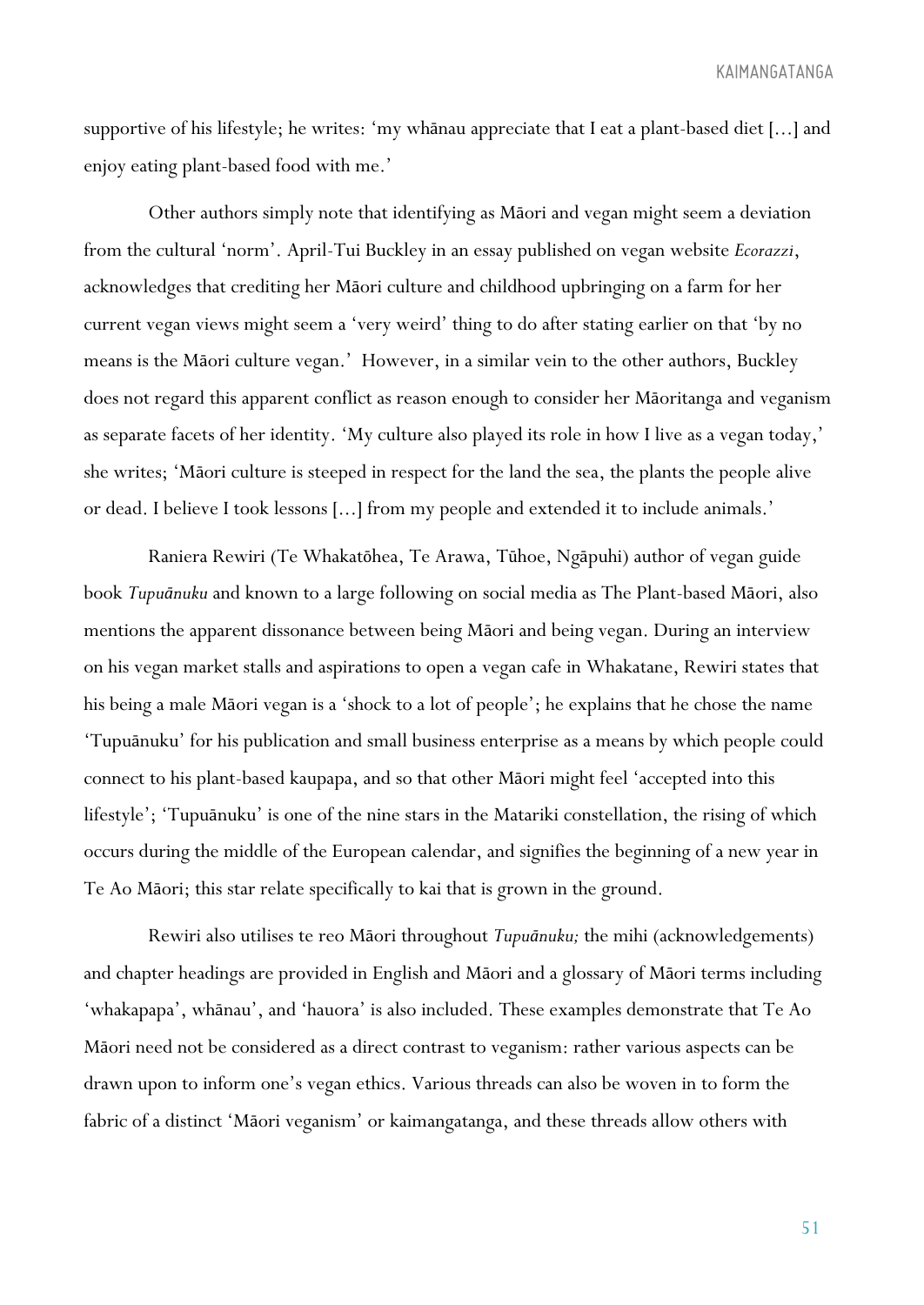Māori whakapapa to relate to and understand why others have adopted those ethical frameworks.

One such thread is the principle of kaitiakitanga, which involves care and guardianship; this is one of the central pou or pillars of Te Ao Māori. Sir Pita Sharples, former Minister of Māori Affairs, describes kaitiakitanga as 'a value promoted by our tipuna to maintain the delicate balance between tangata whenua and the natural environment': this stems from the need to 'protect the mauri or the physical life force of everything in the natural environment' (vii-x). This concept and value is prominent in the online material surveyed, and is both explicitly and implicitly referred to. The authors make compelling cases for its importance and application with regards to their own vegan ethics and in particular, the ways in which kaitkiakitanga relates to two primary concerns within mainstream veganism: the exploitation of animals, and the detrimental effects of industrialised agriculture on the environment.

Te Rata Hikairo describes kaitiakitanga as a driving force behind his veganism and he extends the notion of guardianship to the absolute protection of all creatures from harm and death. He writes: 'our culture denotes human kind as kaitiaki or sacred guardians of the earth, forests, seas, rivers [...] how can one be the guardian of fish and birds', he asks, 'and slaughter them to eat?' He goes on to say that 'being vegan means that all those precious animals who our atua charge us with looking after and caring for properly might just also get a chance to survive and even thrive' and he argues against their slaughter and consumption. Hikairo also explains how kaitiakitanga prompts him to consider the welfare of Papatūānuku, the earth mother, and his own environmental impact when making choices regarding kai and he draws upon the concept and practice of 'rāhui'or prohibition as a way of refraining from the consumption of animals. 'Conservation rāhui' are a particular type of rāhui used to protect products of the land and water including berries, birds, fish, cultivated crops, fern root, flax and places where red ochre was obtained (Mead 197).<sup>24</sup> Hikairo suggests applying this concept to assist in the conservation of bird and fish species that are under threat due to environmental degradation. 'It makes sense in modern times,' he writes, 'to have a permanent rāhui on the collection and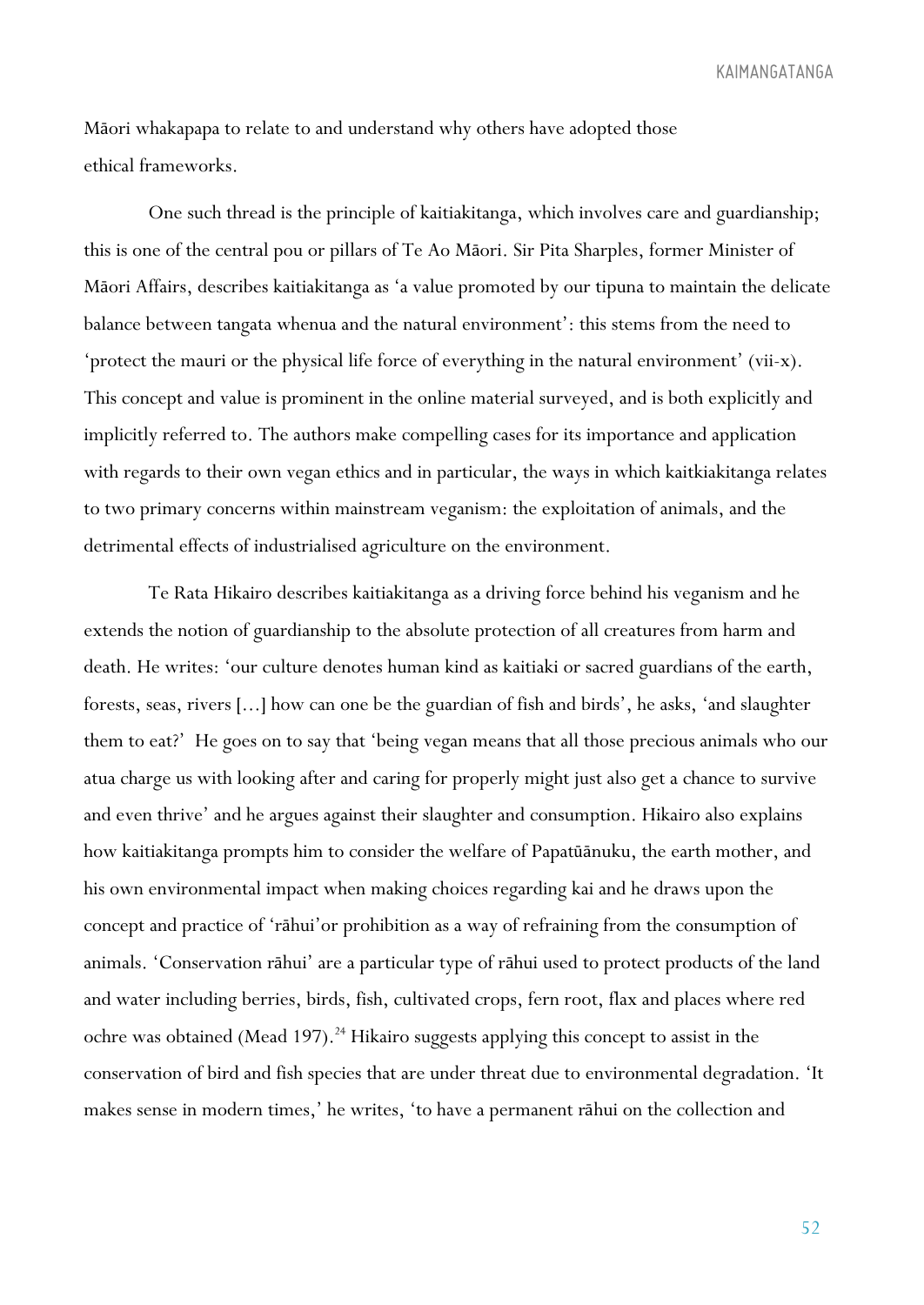eating of birds and fish in our traditional diet due to modern pollution [...] such [a] rāhui would be in line with our role as kaitiaki.'

Jon Pawson also discusses rāhui. He notes that whilst his ancestors consumed flesh, 'they also understood the idea of sustanability' and that concepts such as rāhui were placed on areas of the taiao (environment) for spiritual and material reasons. Given this customary practice, Pawson contends that if his ancestors were faced with the environmental and ecological issues at stake in Aotearoa currently, 'for the continued survival of their people, of Papatūānuku the mother earth and the creatures of the world' they would have 'placed a rāhui on the consumption of ngā kararehe, ngā tini a Tangaroa, ngā manu, ngā aitanga pēpeke; that is, animals, sea life, birds, and insect life.' He then explains that he has placed a rāhui over animal consumption in his own life, and that this is a rejection both of the environmental status quo and of 'imperialist, Western dietary habits'.

April-Tui Buckley, whilst not using the term 'kaitiakitanga' specifically, explains the importance of environmental guardianship and acting for the benefit of those that inherit the land. 'In our culture we are considered caretakers of the land, we govern it and care for it for future generations,' she writes. She states that 'respect for the land' was 'central' to her upbringing and that these values contribute to how she lives as a vegan today. Similarly, Raniera Rewiri explains that when it comes to kai, there are more things at play than 'just nutrients and taste;' rather, a 'connection to the environment' and whakapapa are vital. He also mentions that learning the extent to which intensive animal agriculture has impacted on the environment was a catalyst in his decision to 'refuse to support or contribute to the meat and dairy industries that have such a negative, global impact on many levels' (*Tupuānuku* 6).

The concept of hauora, or holistic health and wellbeing, is also acknowledged as a guiding influence on attitudes towards dietary choices. Rewiri explains that a number of Indigenous cultures have a holistic approach to health which considers food as 'more than merely a fuel for physical sustenance' (*Tupuānuku* 9). He notes: 'traditional methods of food harvesting, preparation and consumption can often serve physical, spiritual, emotional and social purposes for an individual and community' (*Tupuānuku* 9). During the interview on Tumeke F.M., Rewiri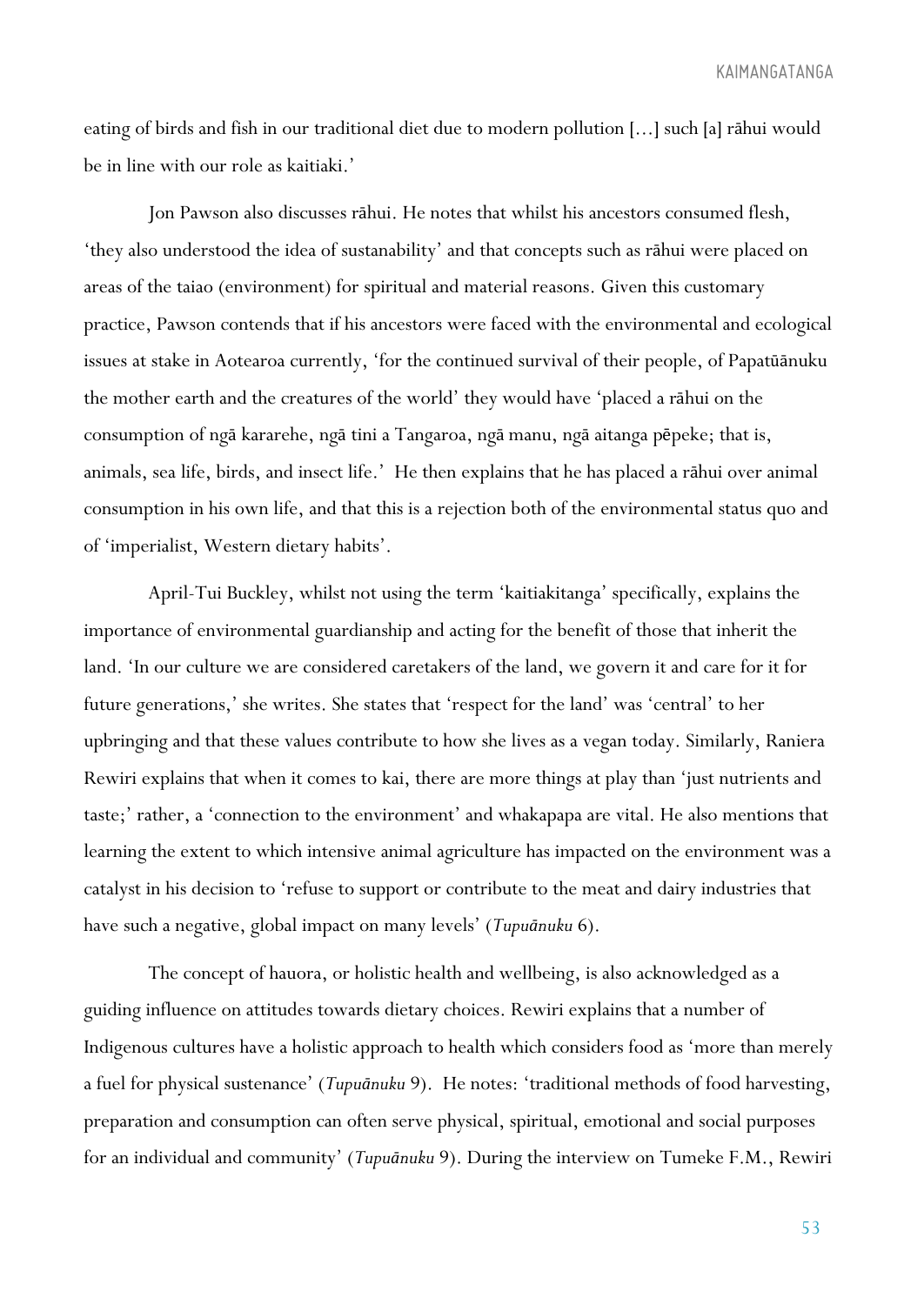explains this holistic wellbeing in terms of the branches of hauora in Te Ao Māori: 'it's emotional, it's physical, it's spirtual, and as Māori, that's something that we believe in eh? Te taha wairua, te taha tīnana, te taha hinengaro. It's bigger than just kai.' For Rewiri, the adoption of a plant-based diet contributed to his hauora in all of these areas and he explains in detail in *Tupuānuku*, the ways in which veganism has done this:

I feel that my health is thriving, my state of mind and consciousness has elevated, my strength in the gym remains consistent, my energy levels are high, my sleep has improved and my overall state of being is enhanced. I have cultivated more compassion for all living species and I have a much deeper connection with the environment. These types of benefits have allowed me to grow, develop myself as a person, utilise my strengths and see life through a broader perspective... (6)

Hikairo takes a similar viewpont. When asked what his favorite aspect of veganism is, he replies: '[The] food is tasty and fulfilling and nourishing – not just for my tīnana (body) but for my wairua [spirit] too.'

Interestingly, Hikairo links this notion of physical and spiritual health and wellbeing to the concept of rangatiratanga. Defined by Hirini Moko Mead as sovereignty, chieftainship, leadership, self-determination, and self-management in political terms, and as qualities of leadership and chieftainship over a social group in individual terms (366), rangatiratanga encompasses control over one's individual decision-making as well as the provision of leadership at whānau, hapū, and iwi level. Hikairo draws upon this concept and suggests: 'if we believe in our rangatiratanga over our health [...] our only option as Māori is to be vegan.' He also asserts that moving to a plant-based diet is a decolonial act, and he contends that in order to be free from colonial oppression which has included the infiltration of diets that have lead to poor health for many Māori, a vegan diet should be adopted.

Pawson follows a similar trajectory, though he uses the term 'tino rangatiratanga' or *absolute* sovereignty, autonomy, and self-determination, with regards to his views of veganism. He explains: 'I definitely take it [veganism] as an act of decolonization. A way of exerting my tino rangatiratanga, my sovereignty over my own life and taking control of at least one part of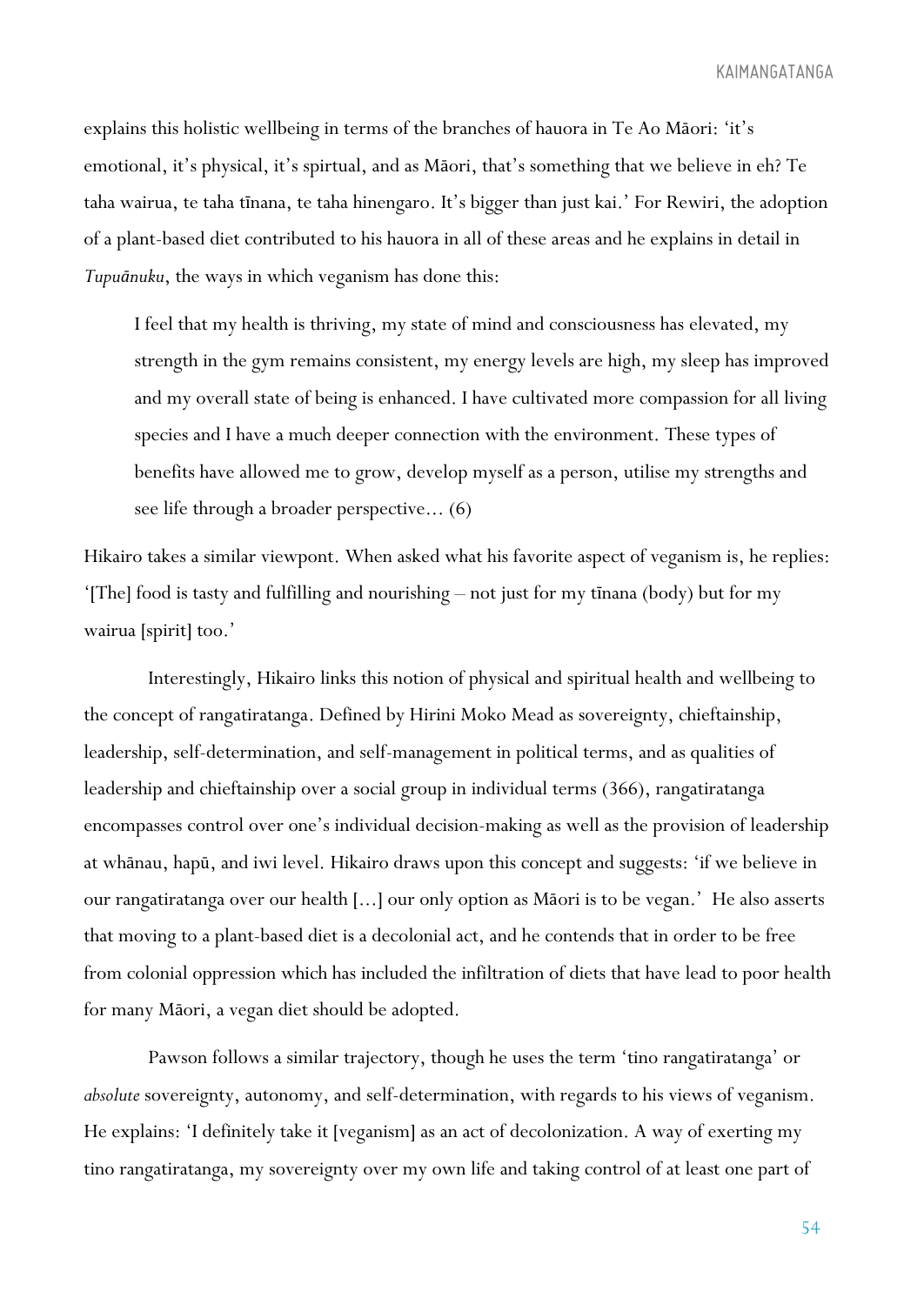it.' In this way, tino rangatiratanga allows for a vegan ethic that addresses the consequences of colonisation for Māori, while decolonizing the mind of the dominant anthropocentric, hierarchical, and exploitative ideology that underpins the Western conceptualization of 'the animal as object'. As Pawson explains:

Veganism [...] forced me to see that I'd been colonized by the animal agriculture industries, the meat and dairy giants, to see the world in a particular way. [...] It forced me to see that at least one part of the prevailing cultural norm is a lie, and if one part is false, there may be other parts which are also. In many ways decolonization is a mental act, an alteration of the lens with which you view the world.

## *He korero,he korero,he korero - - -*

To adopt a form of veganism – a plant-based lifestyle and ethics – that acknowledges, is based upon, and celebrates Te Ao Māori, is a break from the dominant and from the status quo and but also an act of decolonialism. It is a way to reclaim sovereignty and exercise individual choice. And finally, it is a means by which collective power and community may be built; this is evident in the existence of online forums and comment threads on Māori-based vegan and plant-based social media accounts.<sup>25</sup>

Discussions regarding the intersections of vegan ethics, Indigeneity and Māoritanga and ideas about plant-based kai, and kaimangatanga are already occurring within Māori families and communities and the outcomes and possiblities that arise from this kōrero are potent and unique. There are karakia or prayers that refer to the sustenance provided by plant-based kai, and waiata (songs) which are based upon the care and protection of animal species and the environment. There are also resources and recipes for 'veganizing' traditional foods such as hangi (food cooked in the earth), and boil-up (a popular meat-based dish which usually includes plants such as pūha [sowthistle], potatoes, and watercress). More generally (that is, in spaces, forums, and initiatives which are not necessarily vegan but which promote customary kai-related practices), there are resources for the utilization of the Māori lunar calendar for gardening,  $^{26}$ kaupapa Māori approaches to soil health, <sup>27</sup> and others which provide information on endemic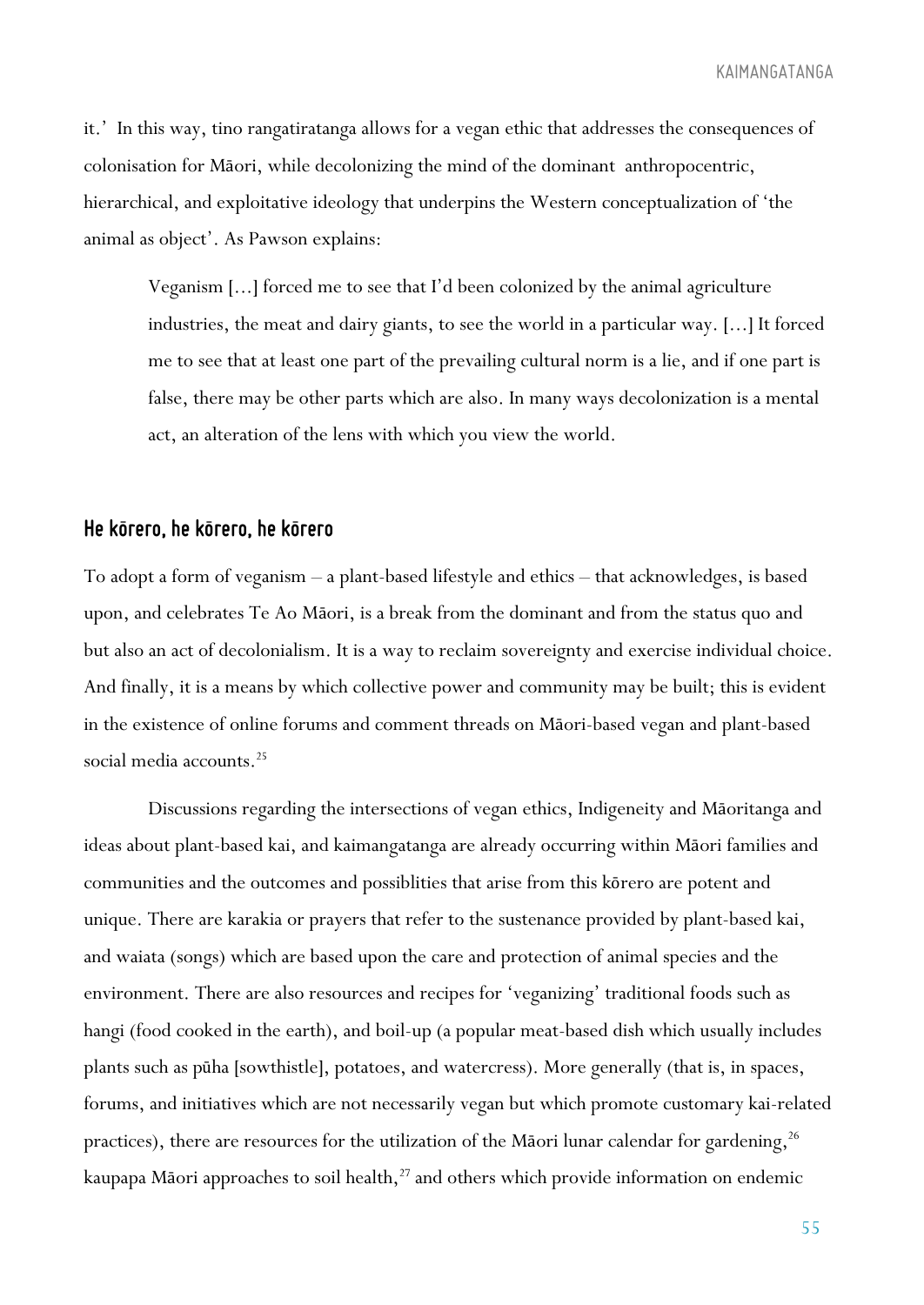plant species our ancestors used not only for kai, but for rongoā or healing properties, as well information about the whakapapa or origins of foods and why certain foods may be harmful or helpful to Māori.<sup>28</sup> It is vital, though, in this context, that any kōrero regarding veganism, plantbased kai or 'kaimangatanga' and any challenges or conflicts that arise with regards to customary and contemporary practices involving nonhuman animals, must be conducted by and within Māori communities. Otherwise, the imposition of a vegan ethics without the knowledge, understanding, or respect Māori experiences, narratives, concepts, and knowledges, can only repeat the role of yet another colonial project.

Knowledge and experience from tangata whenua<sup>29</sup> regarding plant-based kai ethics, food sovereignty, and decolonial diets based on Māori principles such as kaitiakitanga, hauora, manaakitanga, whakapapa, and tino rangatiratanga (amongst others) can provide new and culturally-informed perspectives on issues crucial to human-animal and environmental concerns: intensive animal agricultural practices and the rationales for these, the shortcomings of Western veganism and the barriers and challenges to veganism faced by certain groups, as well as discussions about alternative plant-proteins and the many existing and developing issues regarding genetic modification and lab-grown meat and so on.

Harper notes that veganism should not be understood as one overarching phenomenon: rather it is 'composed of many diffferent subcultures and philosophies throughout the world, ranging from punk strict vegans for animal rights, to people who are dietary vegans for personal health reasons, to people who practice veganism for religious and spiritual reasons' (5). To this I would add that there are Indigenous veganisms too, and that kaimangatanga is but one iteration of these, with its own variations or branches. Some might even choose to refrain from using the 'vegan' label entirely:<sup>30</sup> this is my reason for refraining from presenting 'veganism' and 'kaimangatanga' as simple equivalents. Whilst some may see the word, 'kaimangatanga', for example, as a translation of the word 'veganism' or 'vegetarianism', others, including myself, assert that kaimangatanga stands on its own as a decolonial food ethic. Whilst there will indeed be similarities between veganism and kaimangatanga, it is my view that the latter term can accommodate a more nuanced approach towards kai-related practices and the creation and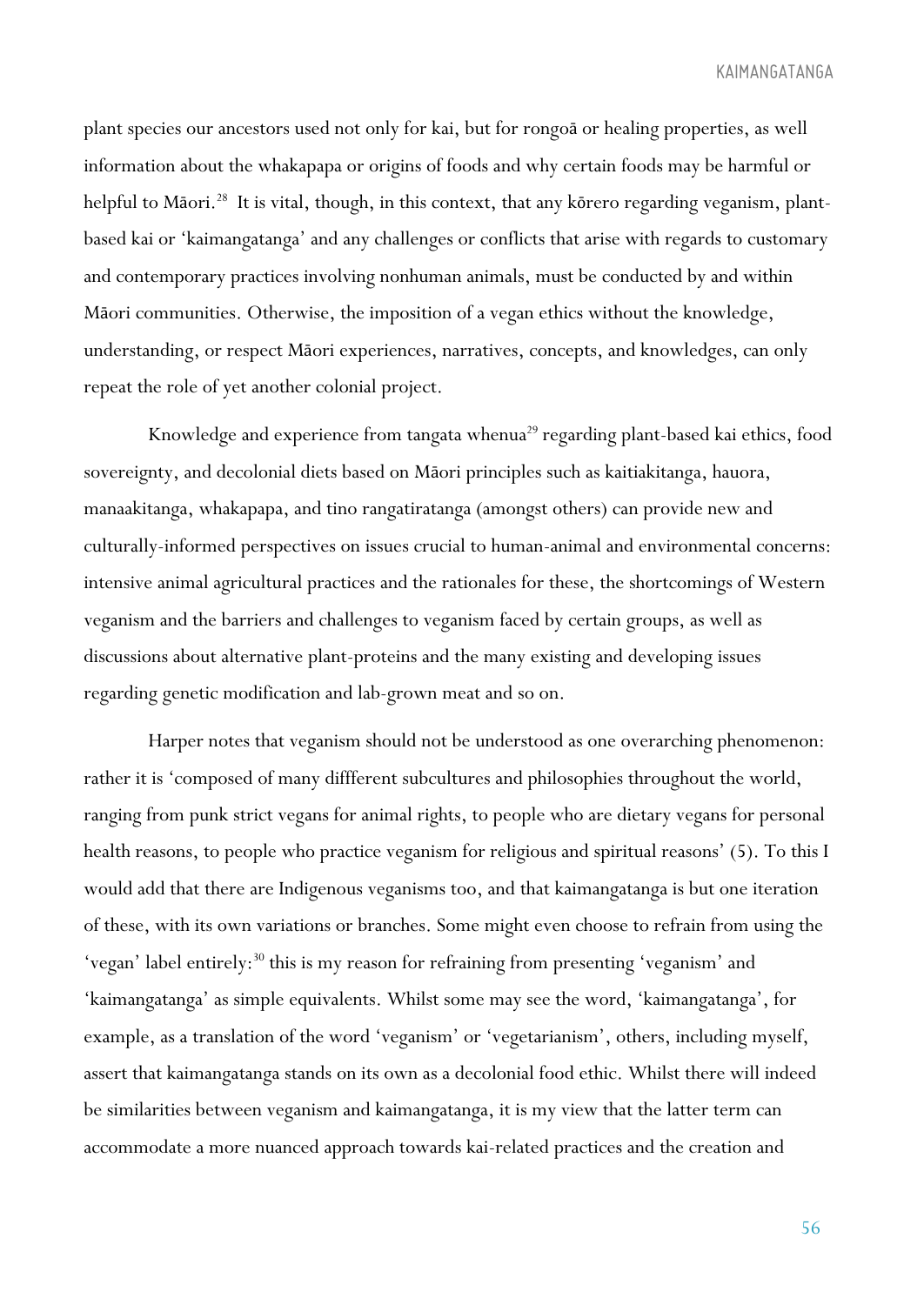preservation of taonga, and one that can adapt and change where needed. That some of us may choose to name this way of being and relating to the world in our own language makes it, for me, a powerfully decolonial act: an act of tino rangatiratanga. This also helps us to kōrero with others in our own whānau, hapū, iwi, and in our own homes, communities, and wharekai, and to continue forging our own responses to the exploitation of animals and the environment, and the ramifications of intensive animal agriculture in Aotearoa and beyond.

*This essay was developed from a conference paper given by Kirsty Dunn at the Australasian Animal Studies Association Conference: 'Animal Intersections', University of Adelaide, 3-5 July, 2017 entitled: 'Wharekai Online: Māori Perspectives on Food Ethics and Veganism.' The conference paper was judged by the Executive of the Australasian Animal Studies Association and awarded:* 

*Winner of the 2017 Denise Russell Postgraduate Prize for Animal Ethics*.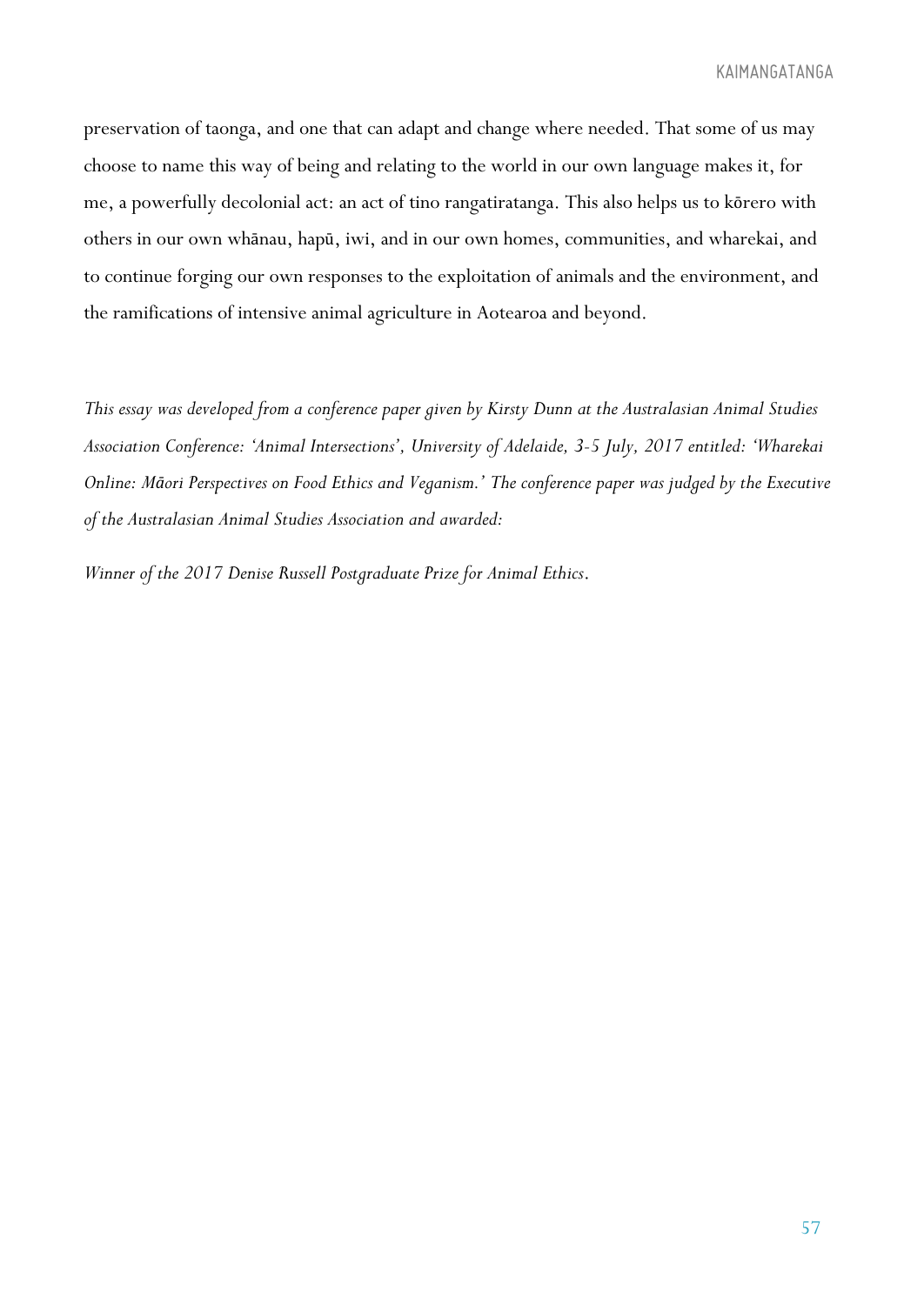#### *Notes*

<sup>1</sup> A whakataukī (proverb or significant saying). For one iteration and explanation of this whakataukī see https://blogs.canterbury.ac.nz/insiders/2016/07/08/nate-explains-a-famouswhakatauki-proverb/

<sup>2</sup> The marae complex is an integral part of Māori culture and is the site of ceremonial events such as tangihanga (funeral proceedings) and social events (Mead 2003, 95-117).

<sup>3</sup> The hapū unit is made up of whānau (family) groups, connected by 'strong kinship ties'. Hapū can also mean pregnant – this metaphor 'conveys the idea of growth, indicating that a hapū is capable of containing many whānau' (Mead 2003, 214-215).

<sup>4</sup> 'Whare' is often translated as 'building' or 'house', whilst 'kai' in this context refers to food.

<sup>5</sup> I acknowledge here that the terms 'Te Ao Māori' and 'Māori' may suggest homogeneity but it is not my intention to obscure the specificities of iwi, hapū, and whānau knowledges, histories, and experiences. I use the terms in recognition of the common origins and similarities present in oral traditions between different iwi and hapū; it has also been necessary at times to use an 'umbrella' term to encompass the many Māori without iwi affiliations (the reasons for which are primarily related to the effects of colonisation).

<sup>6</sup> It is important to note that translations provided in this chapter are approximations which do not fully explain or describe these concepts and the knowledges and worldviews associated with them. Also, whilst I make some generalisations, I reiterate that there are unique whanau-, hapūand iwi-specific customs, concepts, and narratives which cannot be discussed in detail here.

<sup>7</sup> Cooked food also negates tapu – which is an energy or 'life force' that is to be respected and approached carefully. An example given by Hirini Moko Mead is the use of cooked kumara to reduce the level of tapu of a new meeting house (2003, 49).

<sup>8</sup> Whilst whakapapa is often translated as 'genealogy', it encompasses much more than this. It can be both a noun used to refer to relationships and origin narratives as well as verb meaning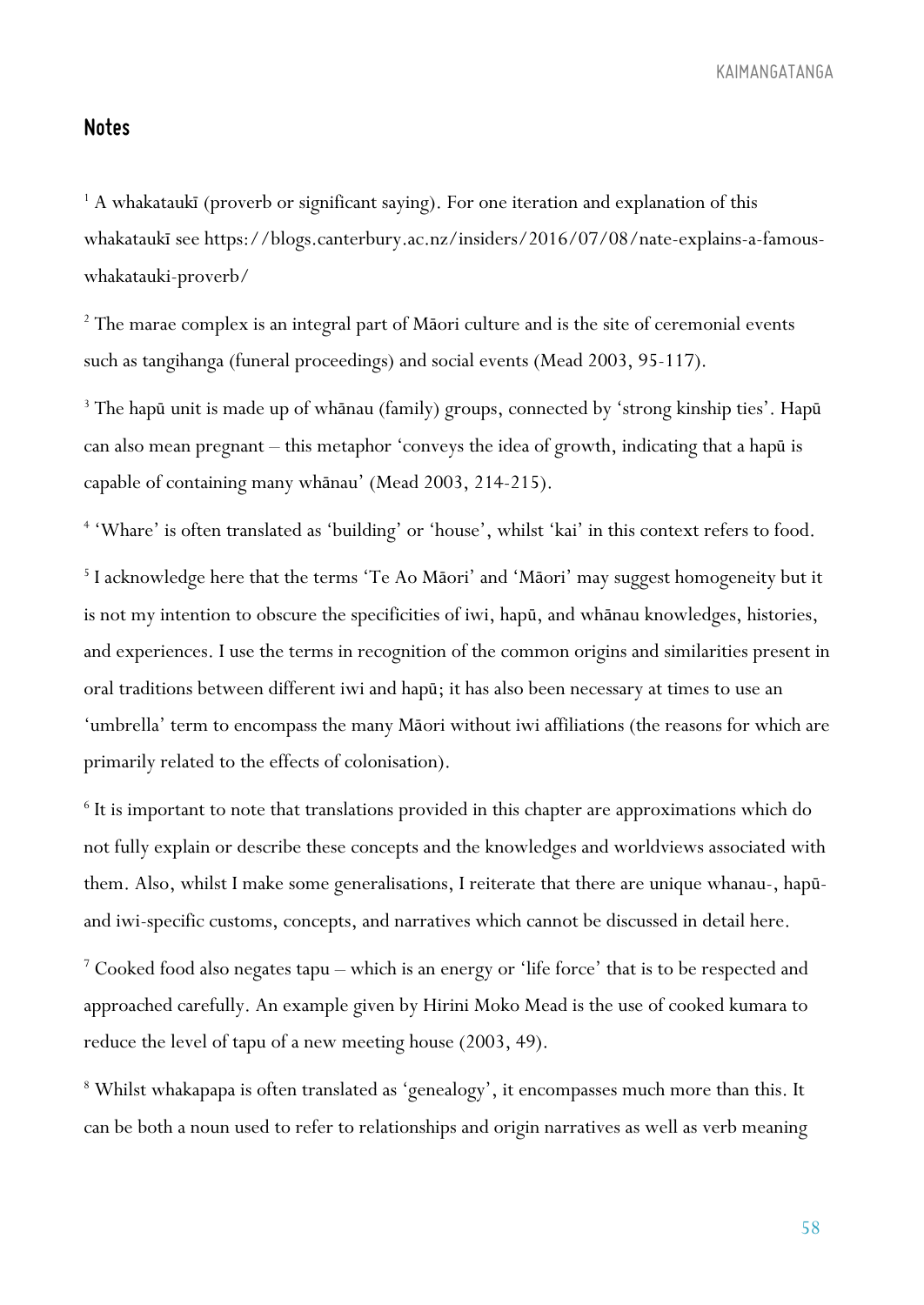'to place in layers'. For a detailed analysis of the concept of whakapapa see Mere Roberts et al. 'Whakapapa as a Maori Mental Construct: Some Implications for the Debate over Genetic Modification of Organisms.' *The Contemporary Pacific*, vol. 16, no. 1, 2004, pp. 1-28.

<sup>9</sup> I use 'Ahi kā' here with reference to the 'burning fires' of continued inhabitation and the continued guardianship of ancestral lands.

<sup>10</sup> 'Kaimanga' is the word given for 'vegetarian' in *Te Aka – The Māori-English, English-Māori Dictionary and Index*. 'Kai' can mean food or 'to eat', and 'manga' can be green, leafy vegetables, and also a branch of a tree, river, or creek. There are currently no entries for 'vegan' or 'veganism' specifically. Other terms used in relation to plant-based diets are the transliteration 'kaitipu' ('tipu' can refer to seed, plant, and growth) 'whekana' (a transliteration), and 'kaiota' meaning herbivore (See McKibbon 'But What About Boil Up? How Māori are Embracing Veganism' https://thespinoff.co.nz/atea/16-11-2018/but-what-about-boil-up-how-maori-areembracing-veganism/).

<sup>11</sup> Similar barriers and challenges are also discussed by vegan women of colour in Dr Amie Breeze's Harper's anthology, *Sistah Vegan: Black Female Vegans Speak on Food, Identity, Health, and Society* (Lantern Books, 2010). *Veganism in an Oppressive World: A Vegans of Color Community Project*  (Sanctuary Publishers, 2017) edited by Julia Feliz Brueck also features similar issues.

<sup>12</sup> For an expanded summary and commentary on these issues and the ongoing effects of colonization in Aotearoa see Margaret Mutu. 'Māori Issues', *The Contemporary Pacific,* vol. 27, no. 1, 2015, pp. 273-281.

<sup>13</sup> 'Mātauranga Māori' is a complex and multi-faceted concept, which 'provides a distinct Māori epistemology and way of knowing and draws upon a range of both verbal and non-verbal forms for its expression' (Leonie Pihama, 'Kaupapa Māori Theory: Transforming Theory in Aotearoa', *Kaupapa Rangahau: A Reader,* 2015, pp5-15: 8). Elements of mātauranga Māori include (but are not limited to): the Māori worldview; Māori ideology; Māori perspective; the Māori style of thought; Māori tradition and history; Māori scholarship (Robert Wiri, *The Prophecies of the Great*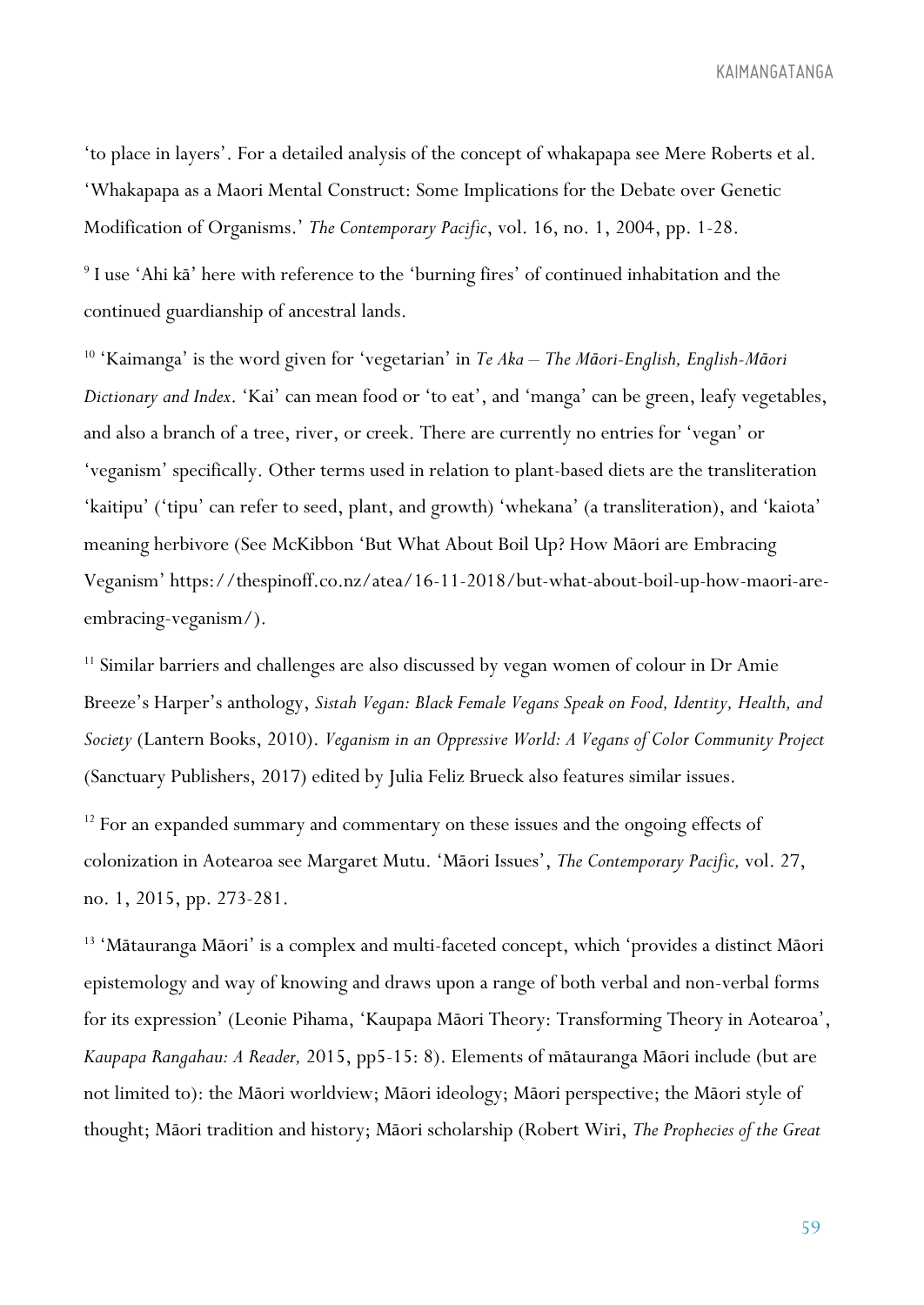*Canyon of Toi: A History of Te Whāiti-nui-a-Toi in the western Urewera Mountains of New Zealand*, 2011, University of Auckland, PhD dissertation, p25.)

<sup>14</sup> For example, the Food and Agriculture Organization of the United Nations notes that the expanding livestock sector is exerting compounding pressure on natural resources: 'grazing land is threatened by degradation; deforestation is occurring to grow animal feed, water resources are becoming scarce; air, soil and water pollution are increasing; and locally adapted animal genetic resources are being lost'. See 'Livestock and Environment' *Animal Production and Health*  – Agriculture and Consumer Protection Department, Food and Agriculture Organization, U.N. http://www.fao.org/ag/againfo/themes/en/Environment.html

<sup>15</sup> The ways in which the slaughterhouse, for example, may be viewed in Foucauldian terms, as 'a site of disciplinary power (and domination) where a multitude of bodies' [human and nonhuman] are rendered docile' are discussed by Stephen Thierman in 'Apparatuses of Animality: Foucault Goes to a Slaughterhouse', *Foucault Studies,* vol. 9, 2010, pp. 89-110. The adverse effects of industrialized animal agriculture on the environment are also examples of the entanglement of human and non-human animal concerns; see note 12.

<sup>16</sup> It is important to note that there are many narrative forms in Te Ao Māori – I use pūrākau here as just one example. Others include whaikōrero (formal speeches), whakataukī, (proverbs or sayings of significance), and waiata (songs – of which there are many different forms for different purposes), as well as narratives contained in whakairo (carving) and raranga (weaving) and other forms.

<sup>17</sup> According to a version of this narrative recounted by Ranginui Walker, for example, the atua (spiritual energy, deity) of wind and weather, Tāwhirimātea, attacks Tūmatauenga (the atua of people and of war) for supporting the separation of their parents, Ranginui (the sky father) and Papatūānuku (the earth mother). Tūmatauenga is able to subdue him, no thanks to the other atua, who retreat into their respective domains. Angry at their desertion, Tūmatauenga punishes each of them in turn: first, he ensnares the manu (birds) of the forest of Tāne; then he creates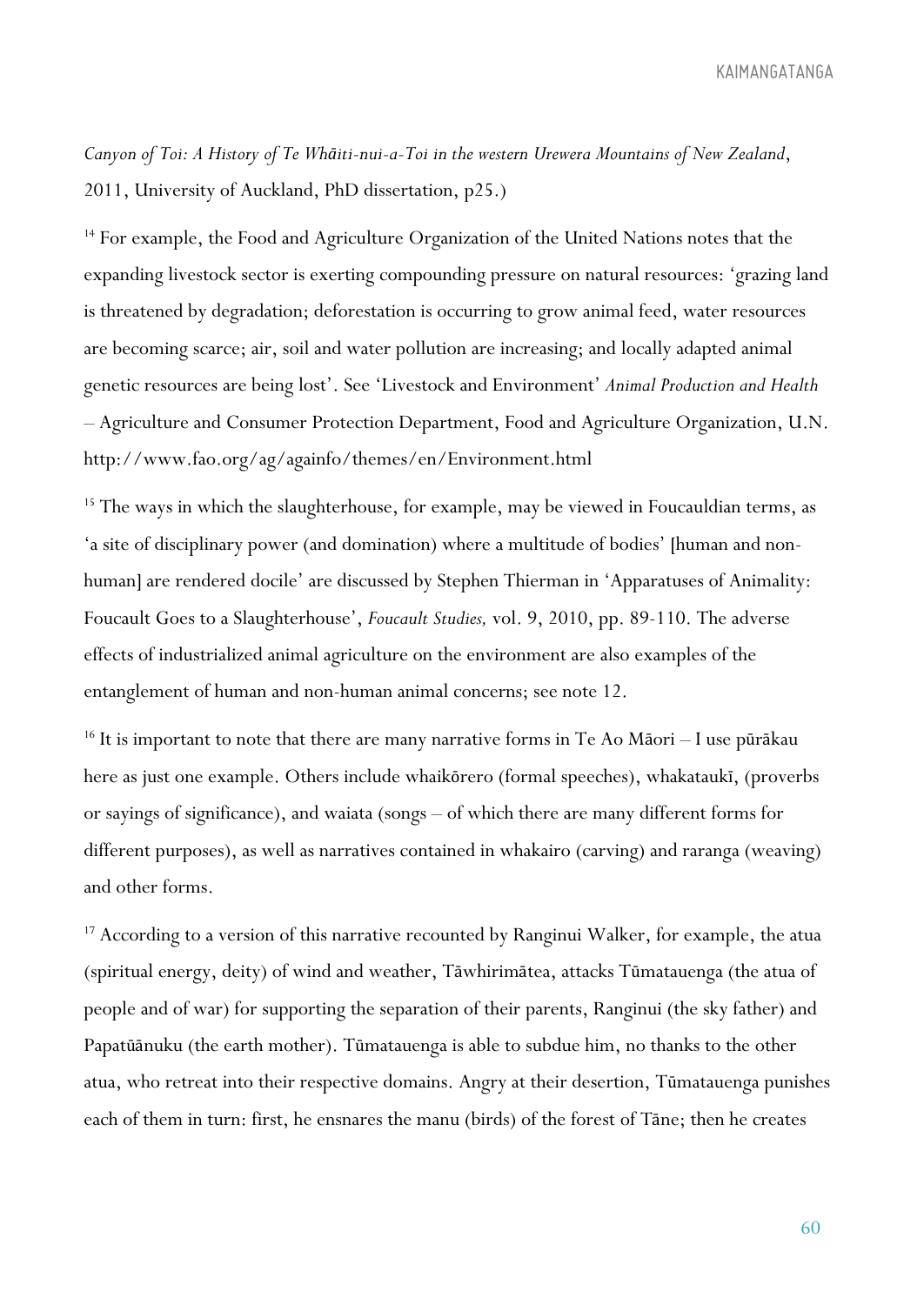nets to catch the tamariki of Tangaroa found in the oceans, rivers, and lakes; after this, he fashions tools and baskets from Tāne's plants and trees to dig up the descendants of Haumiatiketike (the atua of wild food) and Rongomatāne (the atua of cultivated food). In his final act of revenge, Tūmatauenga consumes the tamariki (children) of his siblings (fish, crops, birds and so on). This 'subordination' of the descendents of the atua, thus 'transformed them from the sacred estate of gods to the profane level of artifacts and food' (17) and paved the way for humans to consume these species, albeit in accordance with kawa and tikanga (the correct methods and procedures) *Ngā Pepa a Ranginui: The Walker Papers,* Auckland: Penguin Books, 1996, p7.

<sup>18</sup> I use 'kaupapa' here to mean theme, purpose, or platform.

<sup>19</sup> See, for example, Kākano Café and Cookery School (http://kakanocafe.co.nz/), the Ahikā Kai initiative run by Te Rūnanga o Ngāi Tahu (http://ngaitahu.iwi.nz/runanga/ahika-kai/), Whakapapa Fridays – a website with the aim of 'reviving indigenous Māori knowledge to optimise health and wellbeing' (https://www.whakapapafridays.co.nz/) and Te Tiaki Mahinga Kai – a research collective working towards sustainable environmental management through the application of kaitiakitanga (Māori environmental stewardship)

(http://www.mahingakai.org.nz/).

<sup>20</sup> Please see note 7 regarding translations of te reo Māori.

<sup>21</sup> This is not to say that kaimangatanga or plant-based diets among Māori are necessarily recent developments. The oral histories of Ngāti Awa, for example, tell of an ancestor Toi-kai-rākau the wood-eater or 'vegetarian'. (See Ngāti Awa Claims Settlement Act 2005 Schedule 4, Statutory acknowledgement for Koohi Point (Kohi Point), Section 40).

<sup>22</sup> See http://www.papatuanuku.org/. See also Koopu-Stone's comments in Philip McKibbin's 'But What About Boil Up? How Māori are Embracing Veganism'

https://thespinoff.co.nz/atea/16-11-2018/but-what-about-boil-up-how-maori-are-embracingveganism/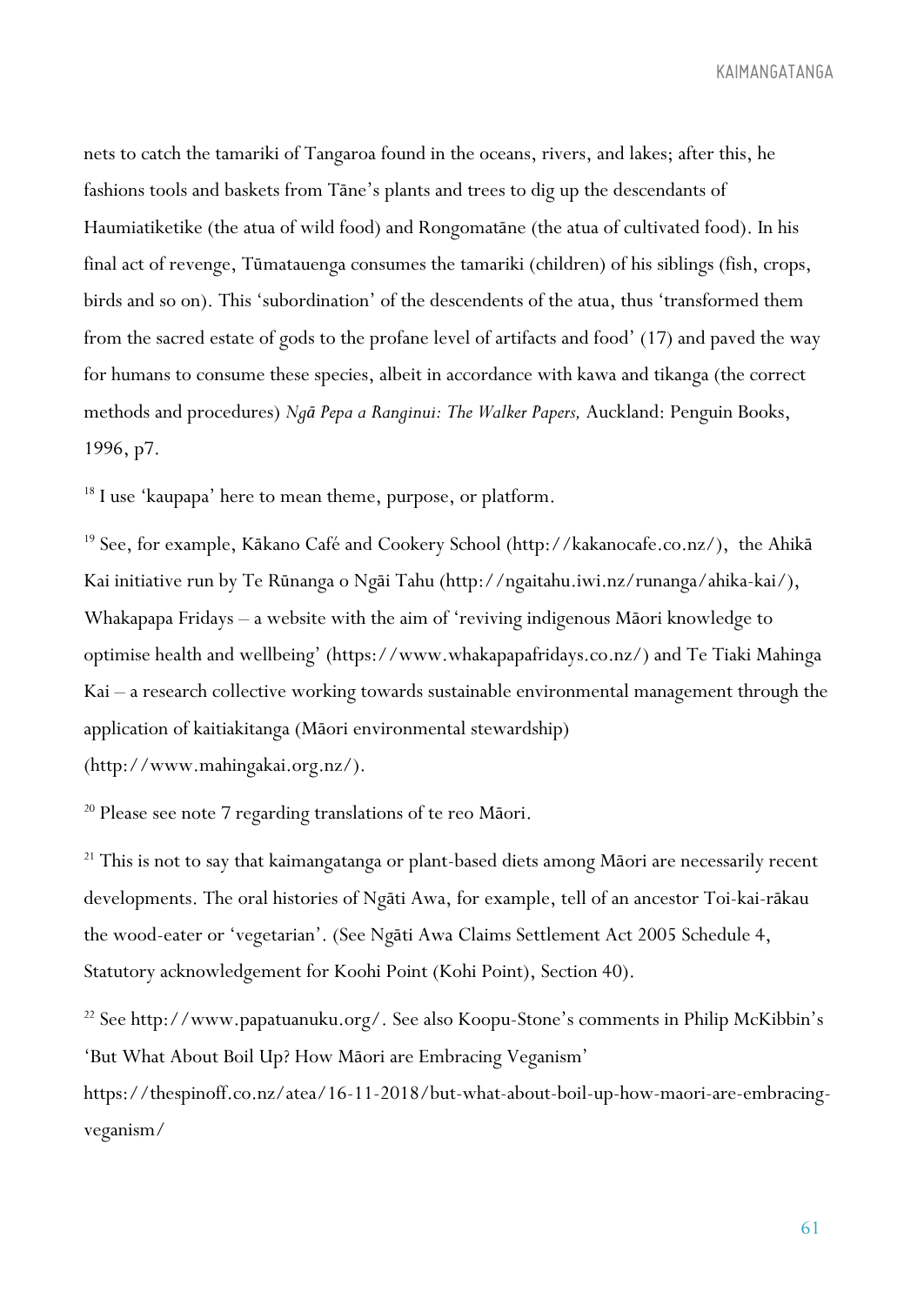<sup>23</sup> Due to its location in the public sphere and the ease by which it is accessed and disseminated, online material was the focus for this analysis. This material is limited in that it privileges the perspectives of those with access to the internet (and associated facilities) and those who write in English; my knowledge of te reo Māori is not yet sufficient for me to engage with material given in te reo Māori. The importance of conducting discussions kanohi ki te kanohi (face to face) in Te Ao Māori must be made clear, and it is for this reason that I suggest this material is merely an entry point in the consideration of Māori perspectives on kaimangatanga, veganism, and plantbased kai.

<sup>24</sup> Mead also notes in recent times 'the rituals that restore to tired and misused earth their vitality and essence have rarely if ever been performed' (197).

<sup>25</sup> For example 'The Plant-Based Māori' and 'The Māori Vegan' on both Facebook and Instagram.

<sup>26</sup> See *Taonga Gardens* www.taongagardens.org.nz/maori-garden-calendar.html

 $27$  See Jessica Hutchings, Jo Smith and Garth Harmsworth 'Elevating the Mana of Soil Through the Hua Parakore Framework' MAI Journal, vol. 7, no.1, 2018, pp 92-102.

<sup>28</sup> See Te Miri Rangi *Whakapapa Fridays: Reviving Indigenous Māori Knowledge to Optimise Health and Wellbeing* (www.whakapapafridays.co.nz).

<sup>29</sup> 'People of the land' – Indigenous people (I refer here to Māori specifically). 'Whenua' also refers to placenta; thus 'people born of the whenua, i.e. of the placenta and of the land where the people's ancestors have lived and where their placenta are buried' (see *Te Aka Māori-English, English-Māori Dictionary and Index*: https://maoridictionary.co.nz/).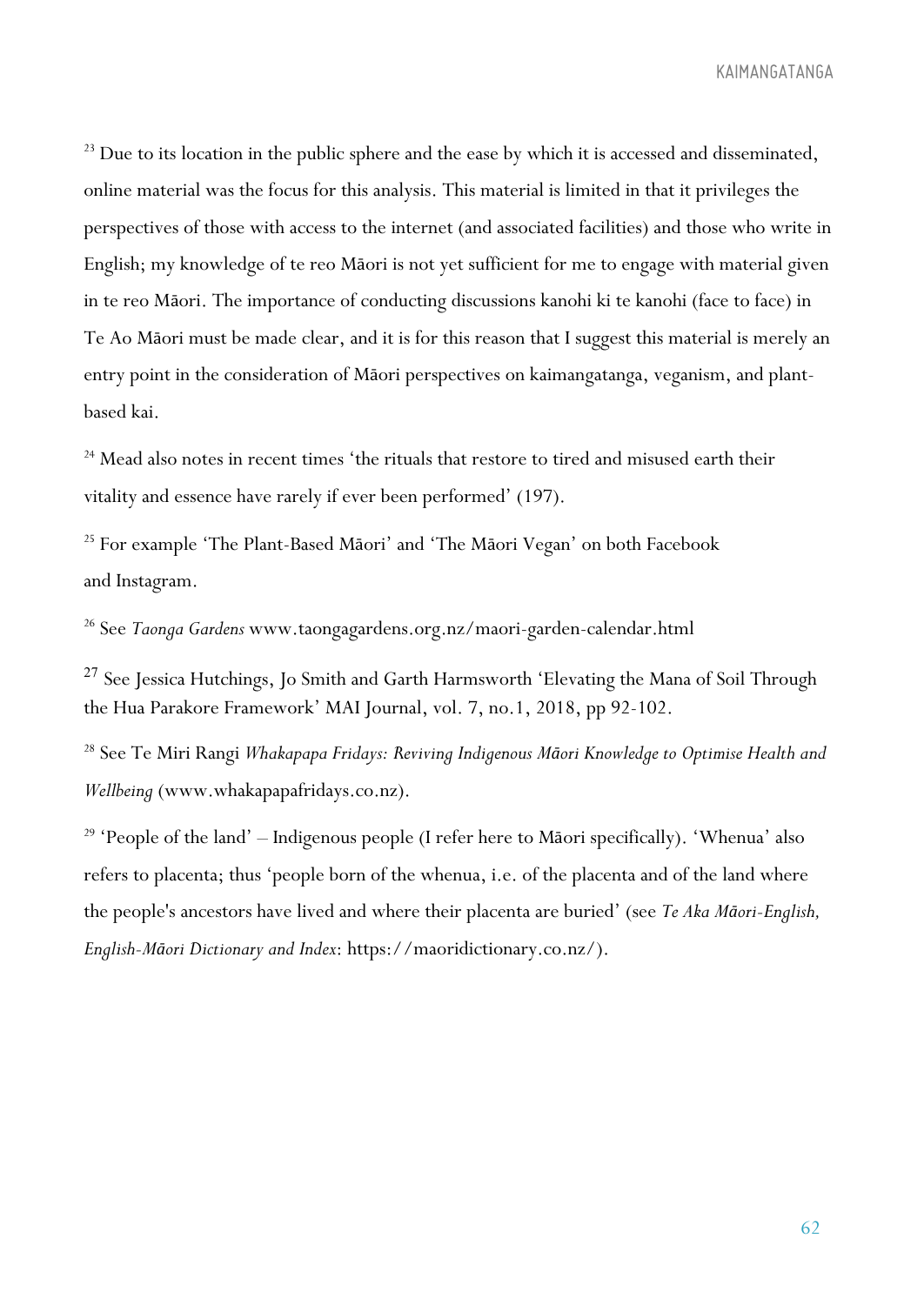<sup>30</sup> Waimirirangi Koopu-Stone, for example, explains that she avoids terms like 'vegan' and 'vegetarian'. She regards these as Western labels that have been created to make categorisation easier. '"As Māori, our ways of living are informed by ancient knowledge and stories, Māori gods and goddesses, rationale, spiritual prompting, and guidance," she says. For many indigenous peoples, labels are "an eyesore"' (See McKibbon 'But What About Boil Up? How Māori are Embracing Veganism' https://thespinoff.co.nz/atea/16-11-2018/but-what-aboutboil-up-how-maori-are-embracing-veganism).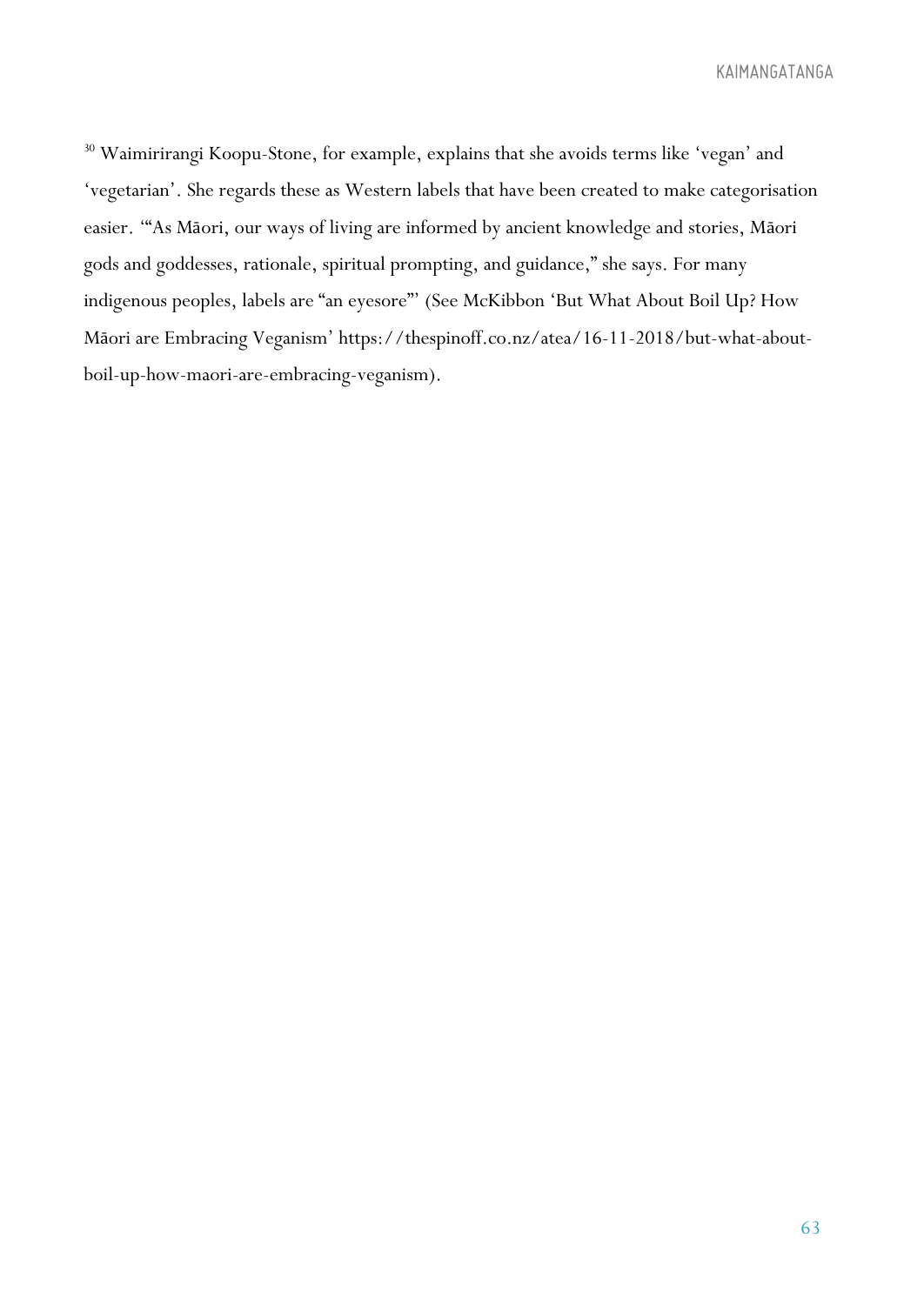#### *Works Cited*

- Buckley, April-Tui. 'Talking to Children about Animals: How Society Sends Mixed Messages about Respect.' *Ecorazzi,* May 5, 2016. http://www.ecorazzi.com/2016/05/05/talking-to-children-about-animals-howsociety-sends-miexed-messages-about-respect/. Accessed Dec 10, 2017.
- Feliz Brueck, Julia. 'Introduction'. *Veganism in an Oppressive World: A Vegans of Color Community Project.* Sanctuary Publishers, 2017, pp.1-33.
- Harper, Amie Breeze. 'Race as a "Feeble Matter" in Veganism: Interrogating Whiteness, Geopolitical Privilege, and Consumption Philosophy of "Cruelty-Free" Products. *Journal for Critical Animal Studies*, vol. 8, no. 3, 2010, pp. 5-27.
- Hikairo, Te Rata. 'Māori and Vegan.' *Te Rata Hikairo's Blog.* 19 April, 2016. http://teratahikairosblog.blogspot.co.nz/2016/04/maori-and-vegan.html. Accessed Dec 10, 2017.
- Lee, Jenny. 'Decolonising Māori Narratives: Pūrākau as a Method.' *Kaupapa Rangahau: A Reader,*  edited by Leonie Pihama, Sara-Jane Tiakiwai, and Kim Southey, Te Kotahi Research Institute, Hamilton, 2015, pp. 95-103.
- McKerchar, Christina, Sharron Bowers, Craig Heta, Louise Signal and Leonie Matoe. 'Enhancing Māori Food Security Using Traditional Kai.' *Global Health Promotion*, vol. 22, no. 3, 2015, pp. 5-24.
- McKibbon, Philip. 'But What About Boil Up? How Māori are Embracing Veganism.' *The Spinoff.* Nov 16, 2018. https://thespinofff.co.nz/atea/16-11-2018/but-what-aboutboil-up-how-maori-are-embracing-veganism. Accessed Nov 16, 2018.

Mead, Hirini Moko. *Tikanga Māori: Living by Māori Values*. Wellington: Huia Publishers, 2003.